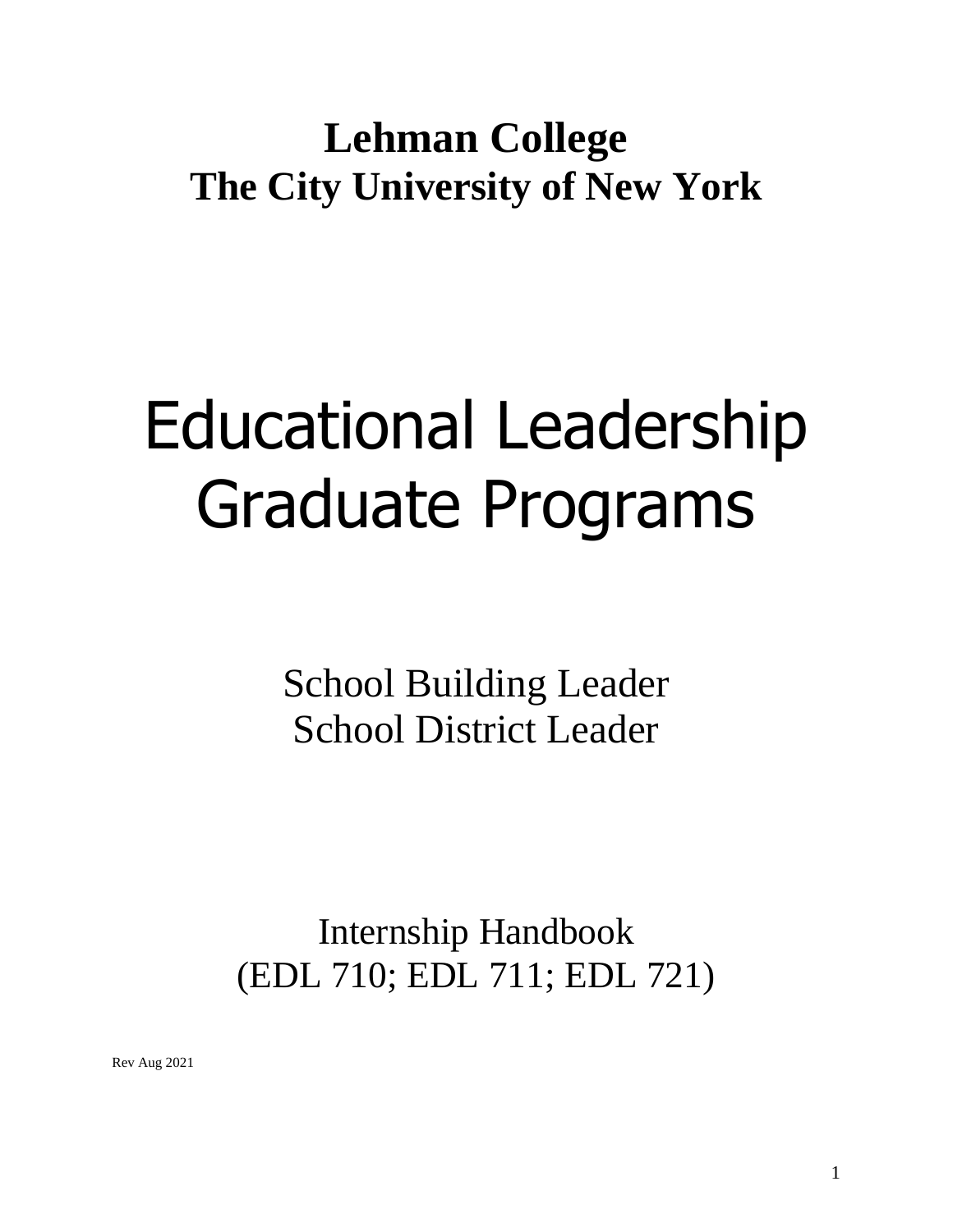# **Table of Contents**

| Lehman Urban Transformative Education (LUTE) Conceptual Framework 3      |  |
|--------------------------------------------------------------------------|--|
|                                                                          |  |
|                                                                          |  |
|                                                                          |  |
|                                                                          |  |
|                                                                          |  |
|                                                                          |  |
|                                                                          |  |
|                                                                          |  |
|                                                                          |  |
|                                                                          |  |
|                                                                          |  |
|                                                                          |  |
|                                                                          |  |
|                                                                          |  |
|                                                                          |  |
|                                                                          |  |
|                                                                          |  |
|                                                                          |  |
|                                                                          |  |
|                                                                          |  |
|                                                                          |  |
|                                                                          |  |
|                                                                          |  |
| Complete National Educational Leadership Preparation (NELP) Standards 25 |  |
|                                                                          |  |
|                                                                          |  |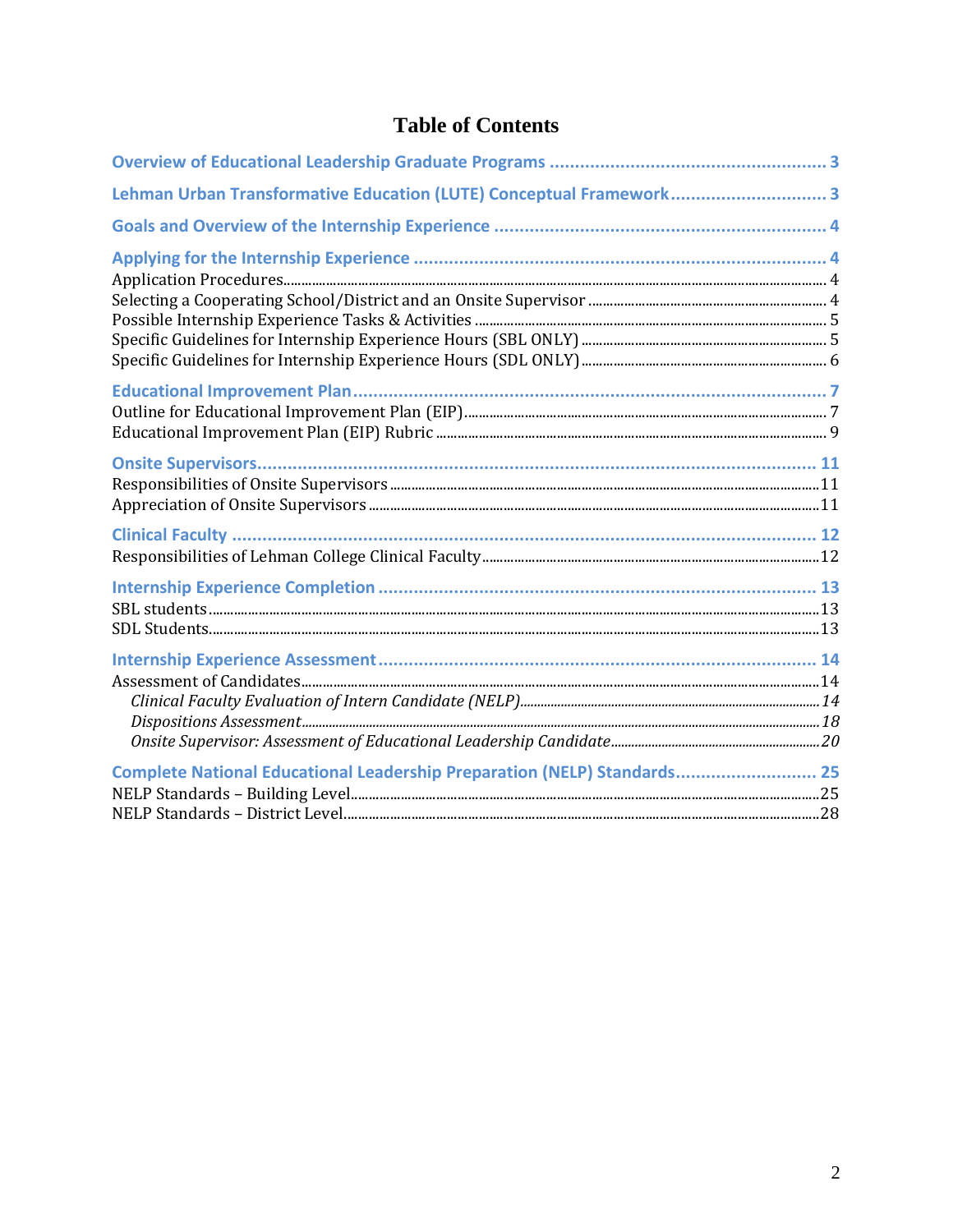# **Overview of Educational Leadership Graduate Programs**

<span id="page-2-0"></span>Lehman College offers two graduate programs in Educational Leadership, which include the following degree and certificate:

- 1. A 30-credit Master of Science in Education Degree program in Educational Leadership leading to New York State Initial Certification as a School Building Leader (SBL); and
- 2. A 12-15-credit Advanced Educational Leadership/District Leader Extension Program leading to New York State Professional Certification as a School District Leader (SDL)

The purpose of the graduate programs in Educational Leadership at Lehman College is to prepare candidates for positions of School Building and School District Leaders, with an emphasis on urban leadership, and to fulfill the New York State licensure requirements for School Building Leader (SBL) and School District Leader (SDL). The programs unite both the development of schools and the development of educational leaders through preparing individuals who can be catalysts for school change and improved student performance.

The programs prepare students for positions of leadership (e.g., principals, department chairs, superintendents, assistant superintendents, etc.) in urban schools with diverse populations. The curriculum is aligned with the New York State content-area requirements for programs preparing educational leaders, leading to certification as a SBL or SDL. The pedagogical content of the courses integrates practice with theory. Extensive field-based experiences, in collaboration with school and community agencies, are a central component throughout these programs. Candidates develop their skills and capacities as leaders through both on-campus and school-based experiences with current educational leaders, teachers, counselors, other educational staff, parents and students. The courses emphasize critical thinking, reflection, and problem solving.

The educational leadership graduate programs are committed to preparing candidates who demonstrate the nine essential characteristics of effective leaders, promoted by the New York State Education Department (NYSED) and are based, in part, on the School of Education's Lehman Urban Transformative Education (LUTE) conceptual model.

# <span id="page-2-1"></span>**Lehman Urban Transformative Education (LUTE) Conceptual Framework**

The LUTE represents the School of Education's vision for educators and leaders who are or will be responsible for stimulating and supporting the development of knowledge, skills, practices, and dispositions that enrich individuals and, in turn, communities where they live and work. Our vision is rooted in and extends from the missions of both The City University of New York and Lehman College. We seek to facilitate individuals' access to postsecondary education and occupational opportunities. We also seek to increase personal and social competencies for every PreK-18 student. In all of our work, we strive to close achievement, opportunity, and attainment gaps. The LUTE focuses on four themes: 1) Empower Our Community of Educators and Learners; 2) Educate and Advocate for Social Action and Equity; 3) Realize Potential; and 4) Affirm Our Diverse Ethnic and Cultural Contexts. The entire LUTE conceptual framework is available at<http://www.lehman.cuny.edu/academics/education/introduction.php>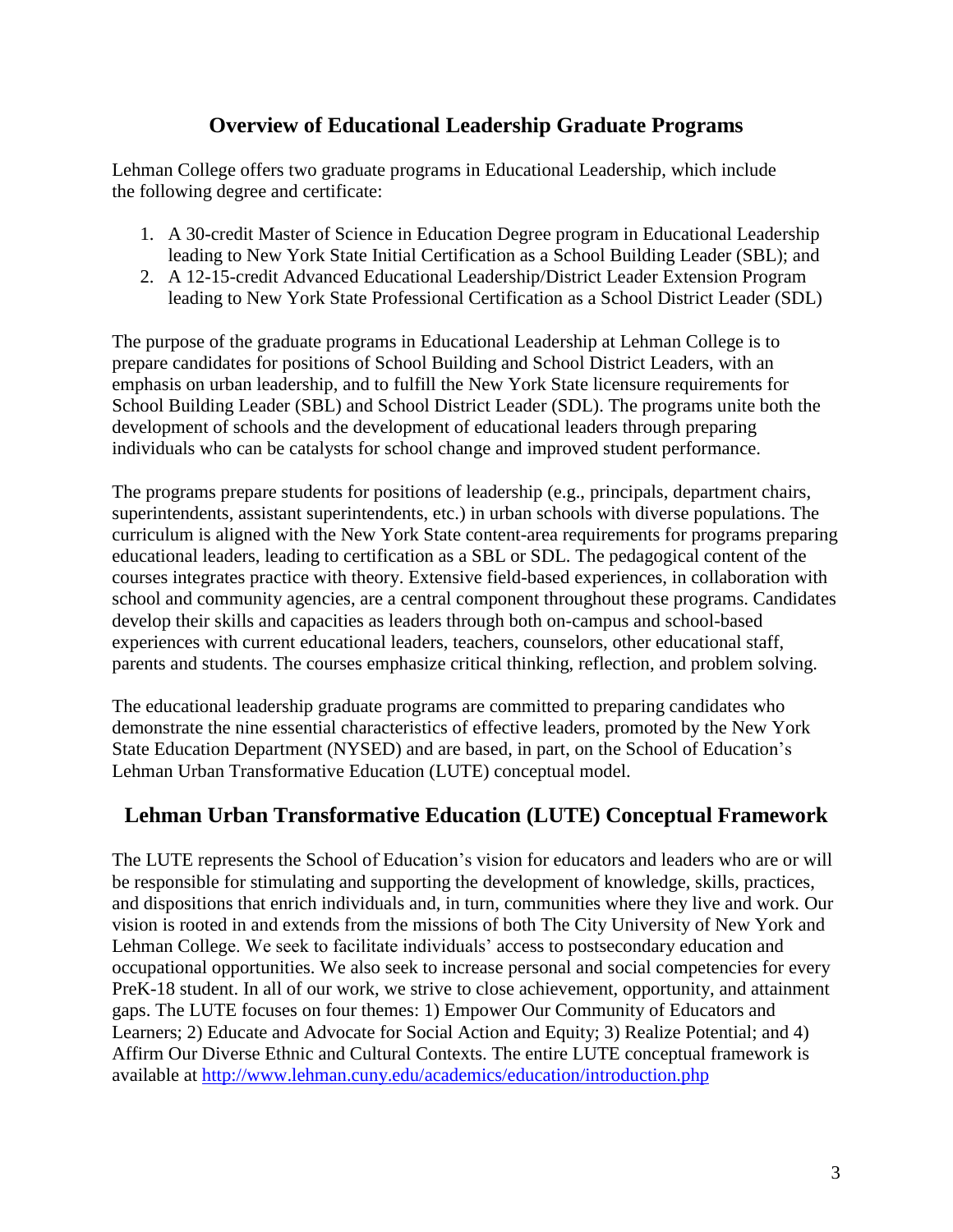# **Goals and Overview of the Internship Experience**

<span id="page-3-0"></span>The first goal of the Internship Experience is designed to immerse candidates in "real-life" internship experiences that afford candidates the opportunity to apply theory and knowledge from courses taken in the program. The Internship Experience is intended to blend practical experience with classroom knowledge and theory. The second goal of the Internship Experience is to provide a service to the cooperating school/district by providing leadership candidates who have the potential to assume a leadership position and who can assist the onsite supervisor in developing, planning and implementing instructional and/or management-related projects. The final goal of the Internship Experience is to assess the educational leadership candidate's ability and skills to perform effectively the responsibilities associated with school/district leadership and help identify and strengthen areas where the candidate still needs development.

All educational leadership candidates are required to complete 400\* hours of internship experiences over one or two semesters. Through the Internship Experience, candidates must be given substantial responsibilities that include direct interaction and involvement with all school stakeholders (students, educational staff, parents, community leaders, social services organizations/agencies, etc.). In addition, candidates must be immersed in the daily administrative and managerial activities of school building leaders or school district leaders.

The Internship Experience must be structured so that candidates gain proficiency in the leadership standards (see pages 38-43) set forth by both NYSED and the National Educational Leadership Preparation standards (NELP).

# **Applying for the Internship Experience**

#### <span id="page-3-2"></span><span id="page-3-1"></span>**Application Procedures**

 $\overline{a}$ 

Candidates wishing to register for the Internship Experience must submit an application and supporting documents. Any application that is incomplete or missing required signatures will not be processed, and the candidate may be delayed from graduating in the appropriate time, since the candidate will not be able to complete his/her Internship Experience in the correct program sequence. It is imperative that candidates carefully read the application materials and arrange to meet, in advance, with his/her onsite supervisor to design the Internship Experience plan, so that the deadline submission date is not missed.

#### **\*\*No Internship Experience hours can be submitted until candidates receive final approval of their application**

#### <span id="page-3-3"></span>**Selecting a Cooperating School/District and an Onsite Supervisor**

With permission, candidates are allowed to complete the Internship Experience in schools/districts where they currently are employed. However, since candidates must be exposed

<sup>\*</sup> SDL candidates who graduated from Lehman College's SBL program only need to complete 200 district level administrative/managerial hours.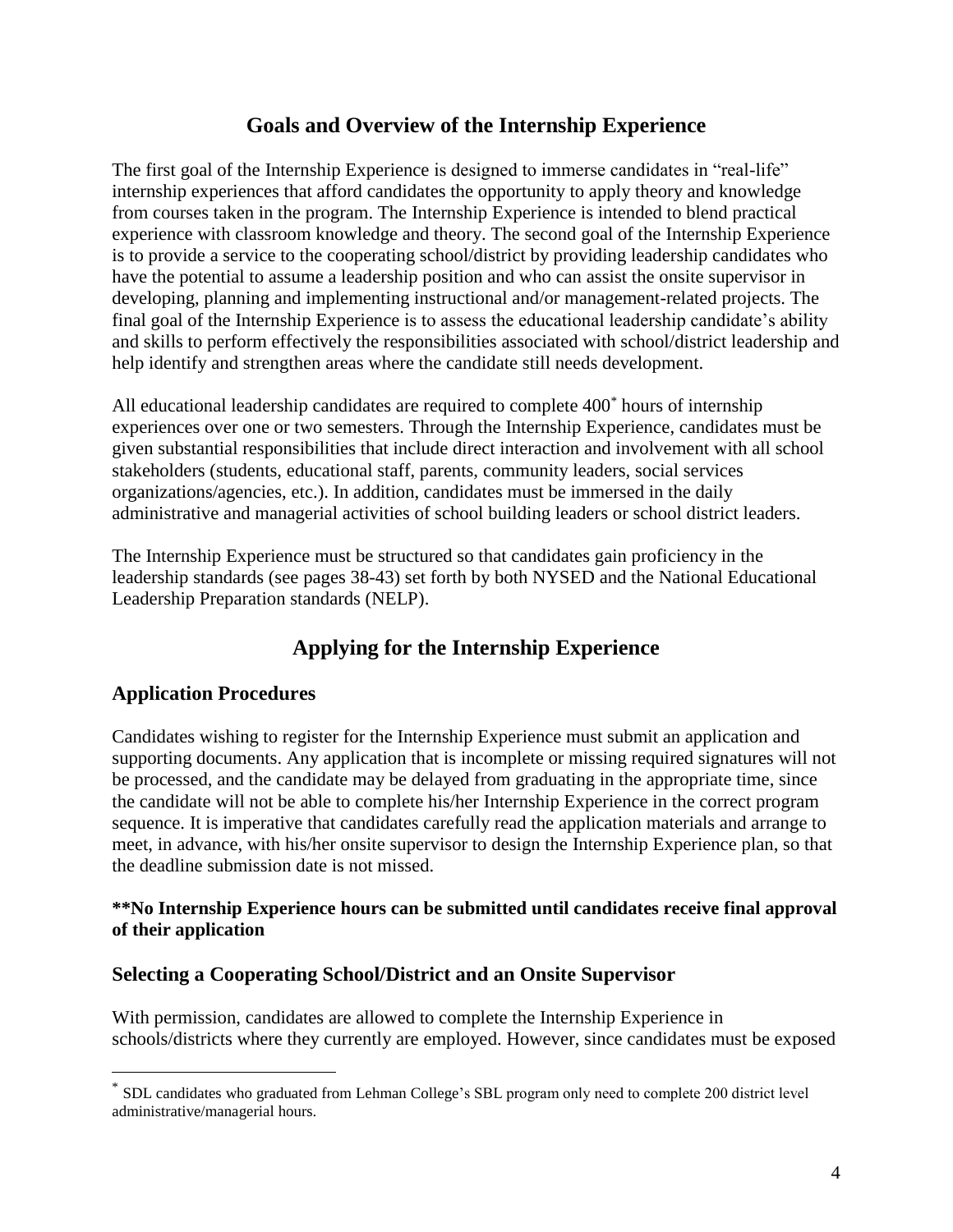to leadership within a variety of educational settings, some hours will need to be completed in other schools that offer different learning experiences (grade levels, diverse student populations, school size, etc.).

The onsite supervisor should be from the school or district where you plan to do the majority of your hours. He/she must hold a valid New York State license in administration and must currently be working as a full-time administrator (principal, assistant principal, superintendent, assistant superintendent, etc.) in the school or district. Selecting the right onsite supervisor is critical, since he/she will be an integral part of your learning process.

\*\*For SBL students: It is certainly acceptable for you to choose an assistant principal as your onsite supervisor; however, you are required to spend many of your hours doing principal-related tasks, as well. You cannot just immerse yourself in the functions of an assistant principal. Remember, one of the overall goals of the Internship Experience is to learn about all of the leadership functions within a school.

# <span id="page-4-0"></span>**Possible Internship Experience Tasks & Activities**

After you have chosen your onsite supervisor, and he/she has agreed to work with you, arrange a time to meet with your onsite supervisor and discuss the areas you identified during your personal assessment and reflection. Based on these discussions, you should collaborate with your onsite supervisor to identify a list of three possible activities for each of the Special Settings that you can complete over the course of the Internship Experience. These should be stated in brief (e.g. "conduct classroom observations" or "order materials for science department"). This list is intended as a starting point; additional activities/tasks should be completed., which will help meet your individualized needs identified during your personal assessment and reflection. It is imperative that the proposed leadership activities/tasks involve the candidate in the act of **DOING** – not watching or observing.

Most importantly, the NELP leadership standards that are listed at the end of the handbook, depending on your program (SBL or SDL), must be incorporated in the proposed action plan created with your onsite supervisor.

# <span id="page-4-1"></span>**Specific Guidelines for Internship Experience Hours (SBL ONLY)**

The required **400 hours** of internship experiences must include the following:

- **1. 325-350 hours\* – spent working with the day-to-day activities and tasks of school building leaders, which MUST include 200 hours in the following settings:**
	- **ES – Elementary School** setting: minimum 20 hrs
	- **MS – Middle School** setting: minimum 20 hrs
	- **HS – High School** setting: minimum 20 hrs

 $\overline{a}$ 

• **LS – Large School** setting (roughly 800 students or more): minimum 20 hrs

<sup>\*</sup> SBL candidates MUST complete between 125-150 non-EIP internship hours DURING EDL 710 (spring semester). The total number of non-EIP internship hours will depend on the total number of EIP hours logged (50-75 hours).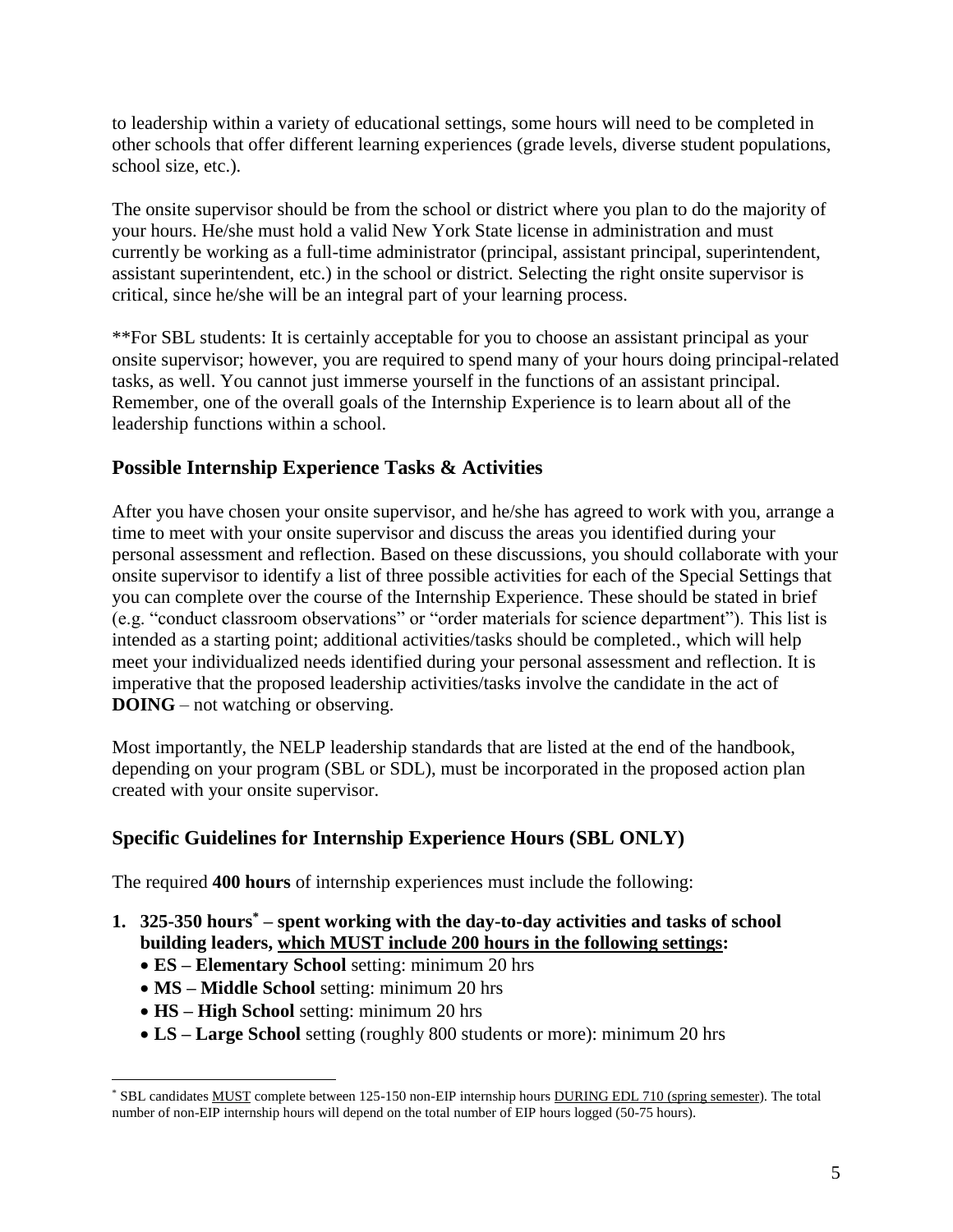- **SS – Small School** setting (roughly fewer than 800 students): minimum 20 hrs
- **DIV – Diverse Populations** in a school: minimum 20 hrs
- **CS – Counseling Program** in a school: minimum 20 hrs
- **COM – Community Leader or Outside Community:** minimum 20 hrs
- **SPED – Special Education Program** in a school: minimum 25 hrs
- **BUD – Budgets** in a school: minimum 15 hrs
- **2. 50-75 hours – spent developing an equity focused Educational Improvement Plan** (see EIP outline below)**.**

**\*NOTE:** A maximum total of 100 hours of internship hours, completed between May – August, prior to taking EDL 710 or EDL 711, can be applied. However, the following applies*:*

- these 100 hours may not be from a period longer than six months prior to being enrolled in EDL 710 or EDL 711;
- these prior 100 hours **may not be** internship experience hours that you used to fulfill other course requirements;
- you must receive approval from your advisor or program coordinator; and
- **3. National Educational Leadership Preparation (NELP) Standards:** Candidates must also satisfy each of the NELP Building Level Standards, which include:
	- #1 Mission, Vision and Improvement
	- #2 Ethics and Professional Norms
	- #3 Equity, Inclusiveness, and Cultural Responsiveness
	- #4 Learning and Instruction
	- #5 Community and External Leadership
	- #6 Operations and Management
	- #7 Building Professional Capacity

#### <span id="page-5-0"></span>**Specific Guidelines for Internship Experience Hours (SDL ONLY)**

The required **200\* hours** of internship experiences must include the following:

- **1. 200 hours – spent working with the day-to-day activities and tasks of school district leaders, which MUST include hours in the following areas of district-level work:**
	- **ES – Elementary Schools**: minimum 20 hrs
	- **MS – Middle Schools**: minimum 20 hrs
	- **HS – High Schools**: minimum 20 hrs

 $\overline{a}$ 

- **DIV – Diverse Populations**: minimum 20 hrs
- **CS – Counseling Programs**: minimum 20 hrs
- **COM – Community Leader or Outside Community:** minimum 20 hrs
- **POL – Policy-making structures**: minimum 20 hrs

<sup>\*</sup> SDL candidates who graduated from Lehman's SBL program **only need to complete the 200 district level internship hours in the Special Settings outlined above** and **are NOT required to complete an EIP**.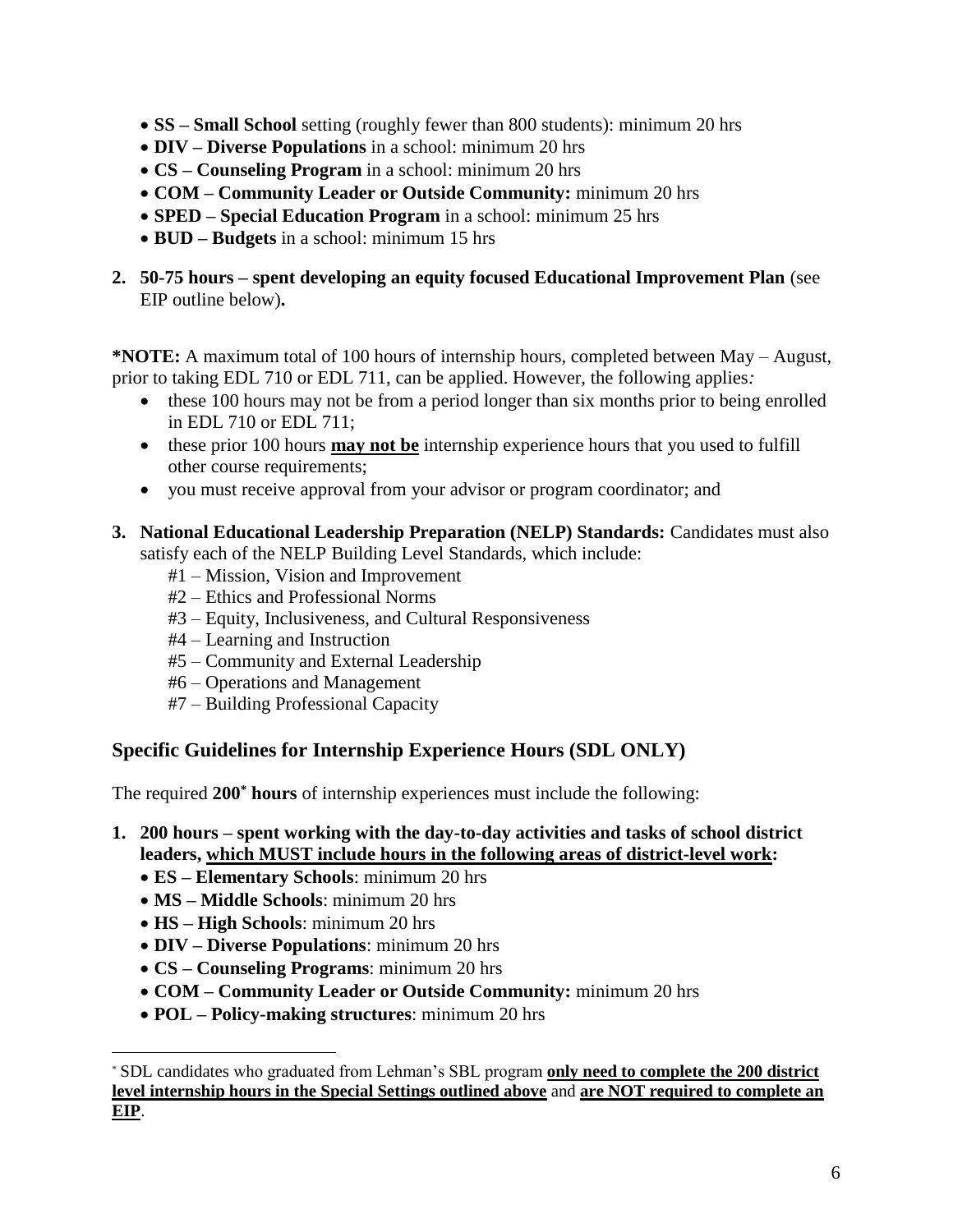- **SPED – Special Education Program**s: minimum 30 hrs
- **BUD – Budgets**: minimum 15 hrs
- **HR – Human Resources:** minimum 15 hrs
- **2. 200 hours – spent developing an equity focused Educational Improvement Plan (Where applicable) -** Students who did NOT graduate from the Lehman College SBL program must complete an **additional 200 hours** developing an equity focused district-wide Educational Improvement Plan (see EIP outline below).
- **3. National Educational Leadership Preparation (NELP) Standards:** Candidates must also satisfy each of the NELP District Level Standards, which include:
	- #1 Mission, Vision and Improvement
	- #2 Ethics and Professional Norms
	- #3 Equity, Inclusiveness, and Cultural Responsiveness
	- #4 Learning and Instruction
	- #5 Community and External Leadership
	- #6 Operations and Management
	- #7 Policy, Governance, and Advocacy

# **Educational Improvement Plan**

#### <span id="page-6-1"></span><span id="page-6-0"></span>**Outline for Educational Improvement Plan (EIP)**

The main goal of the Educational Improvement Plan (EIP) is to utilize all aspects of your coursework in developing a practical equity-focused educational change plan in your cooperating school. A major part of this project will involve you performing an equity audit in your school that focuses either on achievement equity or programmatic equity (see Skrla, McKenzie & Scheurich, 2009). Your EIP should incorporate research and theory from your coursework, as well as additional research you may find relevant. You will create a plan for potential implementation. While the researched and proposed plan does not, necessarily, have to be implemented, the goal is to create a feasible, relevant and thoughtful plan that addresses an equity gap and will provide working solutions for the school.

After a thoughtful conversation with your onsite supervisor about the cooperating school's educational challenges and issues, you should identify a critical equity challenge (within your cooperating school/district that is in need of improvement). For the purposes of this project, a problem is defined as disparities among sub-groups that have historically been underserved. No problem/issue should be proposed unless your onsite supervisor has approved it. He/she must have input on your proposed Educational Improvement Plan.

Please use the following section headings for your written Educational Improvement Plan:

#### **Section I: Needs Assessment & Description of Proposed EIP (Narrative with relevant parenthetical citations)** *NELP 6.1*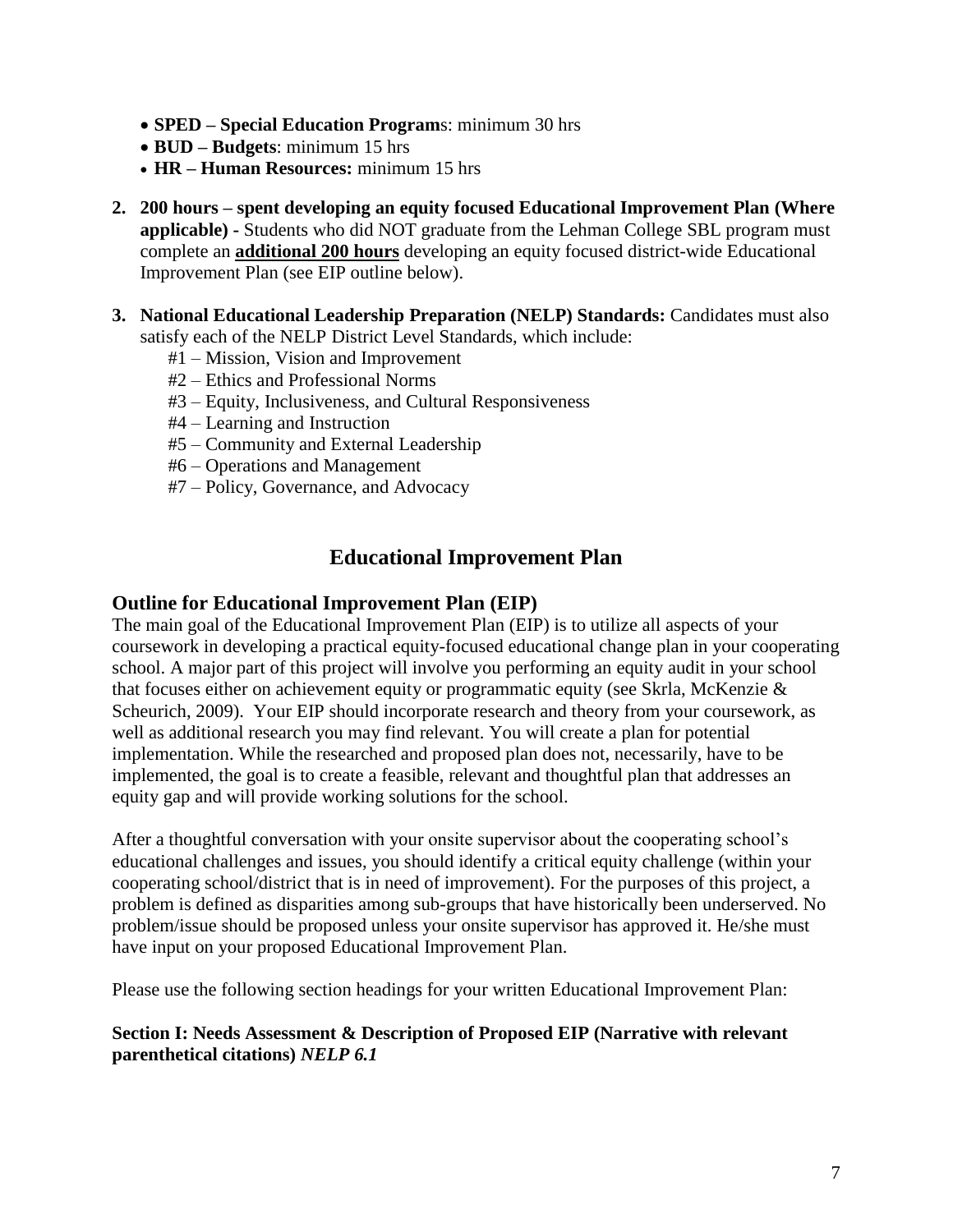Simply state the problem/issue that you will be addressing (programmatic or achievement equity). Your focus should be on providing evidence of the problem/issue and setting the context for where the problem exists. You will need to draw from the following data sources:

- *a) existing state and local data (where possible, this should include data on teacher practice);*
- *b) interviews with school stakeholders (e.g. student, parent, teacher, paraprofessional, etc.) whose perspectives on the issue will inform your analysis;*
- *c) other existing survey data, interviews, and/or assessment data your school has collected (you may need to collect new date if none exists); and*
- d) *existing empirical research literature that frames how this issue has been understood and addressed in other places.*

Frame the issue by providing relevant background information, including past attempts at addressing the problem and how the problem exists. Note that no data should be collected without the approval of your onsite supervisor.

Finally, succinctly describe the initiative you are proposing and discuss why it makes sense given how your research has informed your understanding of the issue.

#### **Section II: Potential Causes of Problem/Issue and Major Barriers to Change (Narrative with relevant parenthetical citations)** *NELP 6.1*

Discuss the major barriers preventing this potential educational improvement and draw on relevant theory to frame the issue. Identify strategies for removing these barriers. How might you overcome the "history" of the school and past politics? In addition, examine the possible causes of the problem/issue. Remember, often there are multiple causes. For example, individuals, procedures, attitudes, and resources can all contribute to problems. (These are some causes and are not meant to be an all-inclusive list.)

#### **Section III: Organizational Chart for EIP (Table with bulleted notes)** *NELP 6.1*

Create an organizational chart of your cooperating school/district that identifies the central individuals and/or groups who would need to be involved **in this educational improvement plan you are proposing**. Consider the current relationships between these individuals/groups. What preexisting "politics" may exist? What are the sources of authority and power of these individuals/groups? What is the level of collaboration and collegiality among these individuals/groups?

#### **Section IV: Action Steps & Timeline (Chart/Table)** *NELP 6.2*

Develop a specific action plan & timeline for implementing this educational improvement. Consider the following questions: What steps must you take? How long will it realistically take from concept to actual implementation? How will you promote collaborative decision making during this process? How will you involve all school/district stakeholders? How will you lead this change fairly and ethically?

#### **Section V: EIP Budget (Table with bulleted notes)** *NELP 6.2*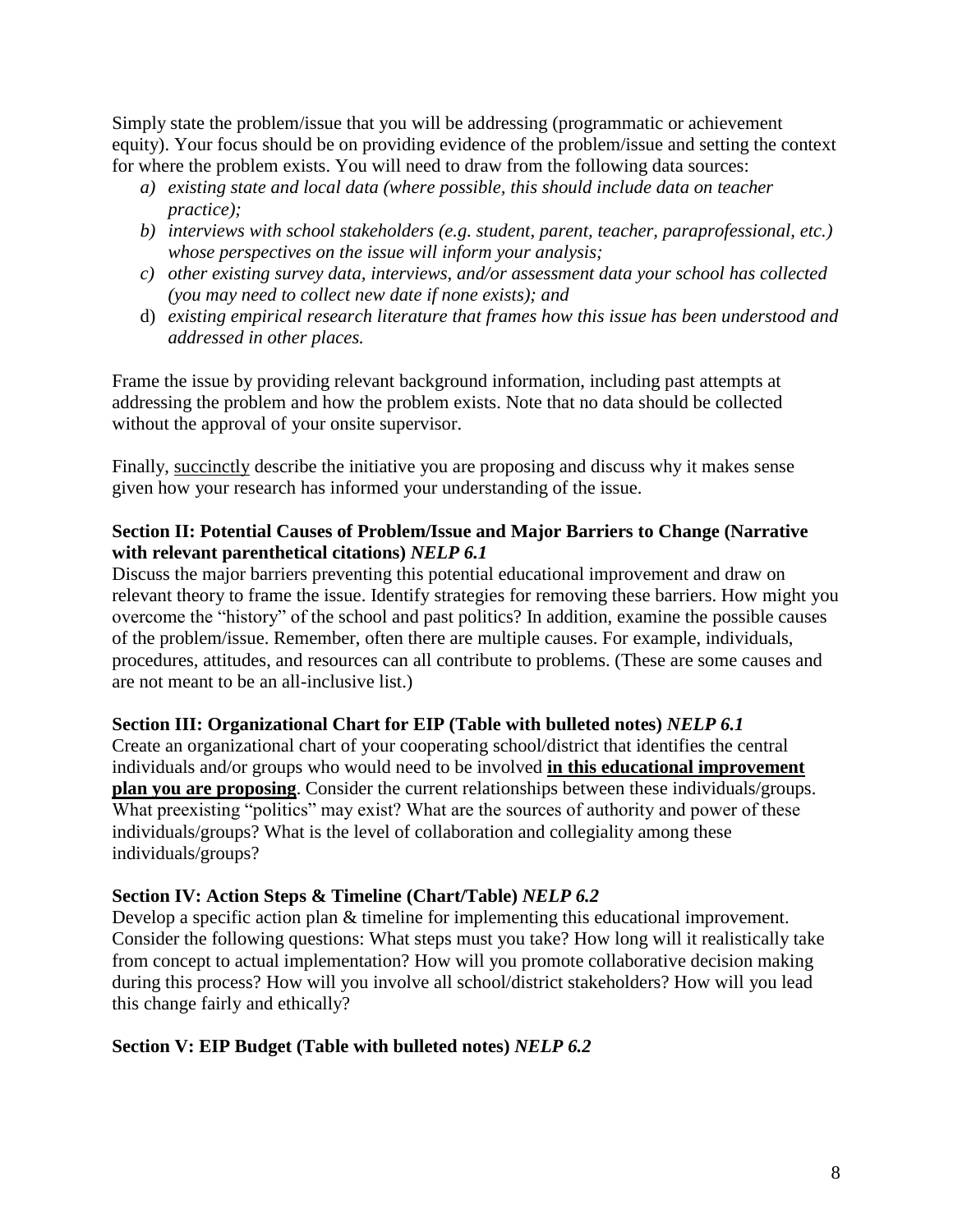How might this educational improvement be funded? Create a budget that shows your projected expenses to implement this educational improvement, as well as sources of funding for these expenses.

#### **Section VI: Evaluation (Narrative with relevant parenthetical citations)** *NELP 6.3*

In order to do a thorough job of determining the feasibility of your plan, you are expected to assess the EIP by conducting a self-evaluation and then asking your supervisor to evaluate it as well. Your self-evaluation should address the following: 1) a brief recap of steps taken to arrive at the plan; 2) potential for meeting critical, documented school needs; and 3) challenges you anticipate in implementing plan elements and/or the entire plan. Then you should arrange to have a debriefing conference with your supervisor that focuses on the EIP. From your supervisor, you should gather evaluative feedback about strengths and limitations of the plan. You should write up both your self-evaluation and a summary of the supervisory conference, making sure to include references to relevant research literature.

#### **Section VII: Reference Page**

This section should be written using APA format (the most recent version) and should include all sources (theory, research articles, school/district data, etc.) of information that you cited in your Educational Improvement Plan.

| <b>Standard</b>        | <b>Target</b>                   | <b>Proficient</b>             | <b>Emerging</b>          |
|------------------------|---------------------------------|-------------------------------|--------------------------|
| <b>Component 6.1</b>   | <b>Compelling</b> evidence that | Sufficient evidence that      | Evidence that an         |
| Program completers     | candidate can design an         | candidate can design an       | attempt was made to      |
| understand and         | equity-focused educational      | equity-focused educational    | design an educational    |
| demonstrate the        | improvement plan that is        | improvement plan that is      | plan that is informed by |
| capacity to evaluate,  | informed by at least 3 of Data  | informed by at least three    | at least one data source |
| develop, and implement | Sources 1-4 AND Data            | of the following data         | and provides an          |
| management,            | Source 5: 1) state/local        | sources: 1)state/local        | organizational chart     |
| communication,         | student formal achievement      | student formal                | that identifies key      |
| technology, school-    | test results; 2) teacher        | achievement test results;     | players; missing         |
| level governance, and  | performance assessments; 3)     | 2) teacher performance        | elements (analysis of    |
| operation systems that | interviews with school          | assessments; 3) interviews    | potential barriers with  |
| support each student's | stakeholders; 4) other locally  | with school stakeholders;     | ways to address them     |
| learning needs and     | developed and administered      | and/or 4) other locally       | and/or connection to     |
| promote the mission    | assessments; and 5) data        | developed and                 | professional literature) |
| and vision of the      | gathering instrument or         | administered assessments;     |                          |
| school.                | technique adapted or            | identifies potential barriers |                          |
|                        | designed specifically for this  | to improvement and ways       |                          |
|                        | project; describes potential    | to address them; and          |                          |
| Note: EIP Sections 1-3 | barriers to improvement and     | identifies key players (and   |                          |
| address 6.1.           | ways to address them;           | their reporting               |                          |
|                        | identifies key players (and     | relationships) in EIP         |                          |
|                        | their reporting relationships)  | implementation;               |                          |
|                        | in EIP implementation; and      | professional literature may   |                          |
|                        | ties the EIP to <i>existing</i> | be cited but the alignment    |                          |
|                        | empirical research literature   | between the EIP and           |                          |
|                        | that frames how this issue has  | empirical research is not     |                          |

#### <span id="page-8-0"></span>**Educational Improvement Plan (EIP) Rubric**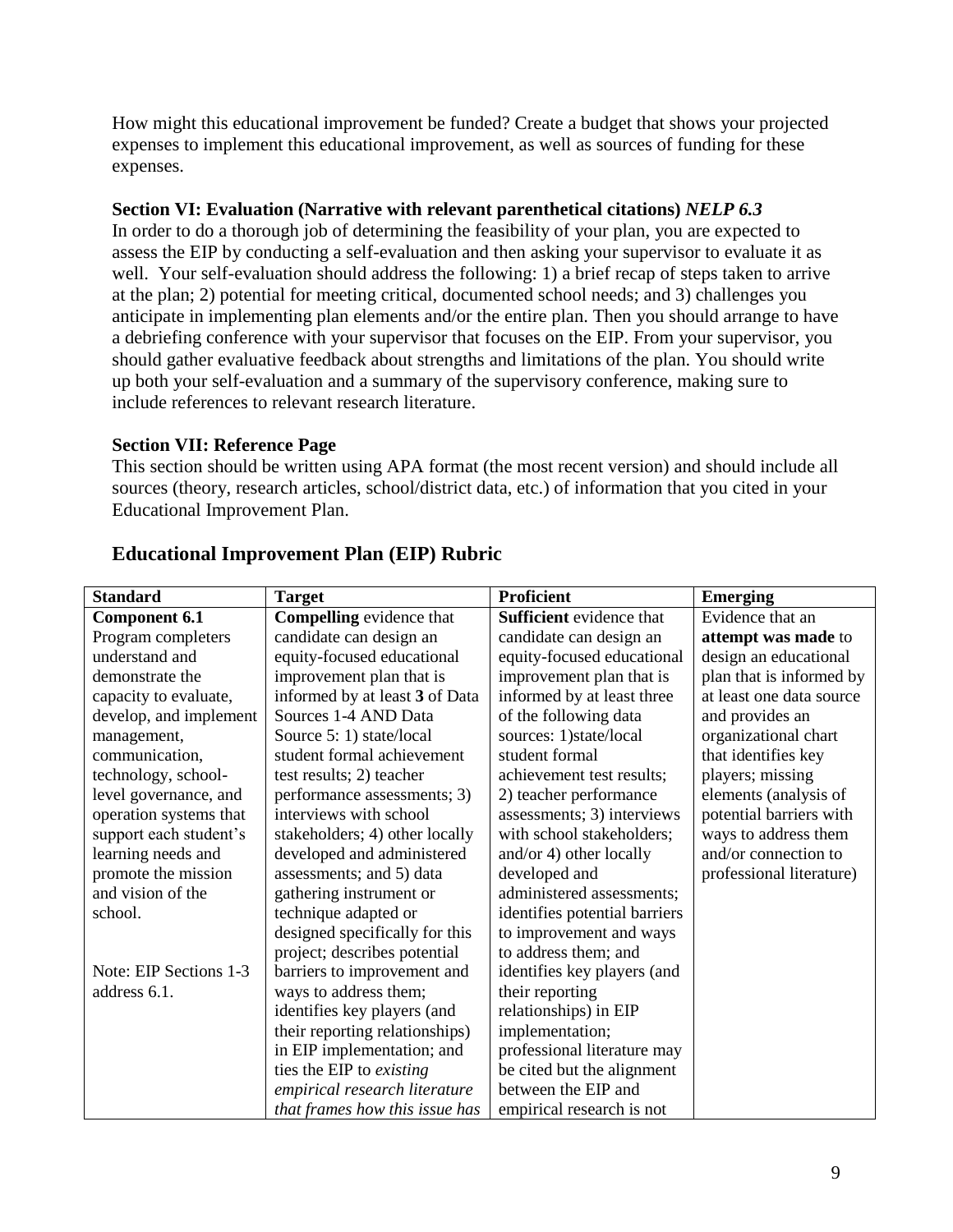| <b>Standard</b>                                     | <b>Target</b>                                                            | <b>Proficient</b>               |  | <b>Emerging</b>                                   |                          |  |
|-----------------------------------------------------|--------------------------------------------------------------------------|---------------------------------|--|---------------------------------------------------|--------------------------|--|
|                                                     | been understood and                                                      | well developed                  |  |                                                   |                          |  |
|                                                     | addressed in other settings                                              |                                 |  |                                                   |                          |  |
|                                                     |                                                                          |                                 |  |                                                   |                          |  |
| <b>Component 6.2</b>                                | <b>Compelling evidence that</b>                                          | <b>Sufficient</b> evidence that |  |                                                   | Evidence that an         |  |
| Program completers                                  | candidate demonstrates the                                               | candidate demonstrates the      |  | attempt was made to                               |                          |  |
| understand and                                      | ability to develop an action                                             | ability to develop an           |  | develop an EIP with a                             |                          |  |
| demonstrate the                                     | plan that is inclusive;                                                  | action plan that is             |  |                                                   | set of steps and a       |  |
| capacity to evaluate,                               | provides a realistic timeline                                            | inclusive; provides a           |  |                                                   | proposed budget. The     |  |
| develop, and advocate                               | given the multiple                                                       | realistic timeline given the    |  |                                                   | plan lacked attention to |  |
| for a data-informed and                             | responsibilities of key                                                  | multiple responsibilities of    |  |                                                   | one or more of the       |  |
| equitable resourcing                                | stakeholders; and identifies                                             | key stakeholders; and           |  |                                                   | following elements:      |  |
| plan that supports                                  | estimated costs for making                                               | identifies estimated costs      |  |                                                   | inclusivity; realistic   |  |
| school improvement                                  | improvements and potential                                               | for making improvements         |  |                                                   | timeline; potential      |  |
| and student                                         | sources of funds. The                                                    | and potential sources of        |  |                                                   | sources of funds.        |  |
| development.                                        | candidate is particularly                                                | funds. Project plan and         |  |                                                   |                          |  |
|                                                     | skilled at presenting evidence                                           | budget are presented            |  |                                                   |                          |  |
| Note: EIP Sections 4-5                              | graphically (tables, charts)                                             | graphically but are not         |  |                                                   |                          |  |
| address Component                                   | with appropriate and succinct                                            | easy to interpret (i.e., the    |  |                                                   |                          |  |
| 6.2.                                                | explanations.                                                            | reader must rely on the         |  |                                                   |                          |  |
|                                                     |                                                                          | narrative rather than the       |  |                                                   |                          |  |
|                                                     |                                                                          | graphic display).               |  |                                                   |                          |  |
| <b>Component 6.3</b>                                | <b>Compelling evidence that</b>                                          | <b>Sufficient evidence that</b> |  |                                                   | Evidence that an         |  |
| Program completers                                  | candidate can design an                                                  | candidate can design an         |  | attempt was made to                               |                          |  |
| understand and                                      | actionable EIP that is                                                   | actionable EIP and reflect      |  | design an EIP that has                            |                          |  |
| demonstrate the                                     | informed by historical or                                                | on conditions required for      |  | the potential to have a                           |                          |  |
| capacity to reflectively                            | existing policy initiatives                                              | successful                      |  | positive impact on                                |                          |  |
| evaluate, communicate                               | found in the research                                                    | implementation; success         |  | students and school                               |                          |  |
| about, and implement                                | literature and can reflect on                                            | indicators are not clearly      |  | personnel; the EIP does                           |                          |  |
| laws, rights, policies,                             | the conditions required for                                              | delineated                      |  | not provide sufficient<br>detail regarding the    |                          |  |
| and regulations to<br>promote student and           | successful implementation<br>and identify metrics that                   |                                 |  |                                                   |                          |  |
| adult success and well-                             | would demonstrate success.                                               |                                 |  | steps needs to make the<br>plan actionable and/or |                          |  |
| being.                                              |                                                                          |                                 |  | success metrics                                   |                          |  |
| Note: EIP Section 6                                 |                                                                          |                                 |  |                                                   |                          |  |
| addresses Component                                 |                                                                          |                                 |  |                                                   |                          |  |
| 6.3.                                                |                                                                          |                                 |  |                                                   |                          |  |
|                                                     |                                                                          |                                 |  |                                                   |                          |  |
| <b>Technical Aspects</b><br><b>Criterion</b><br>Met |                                                                          |                                 |  | Not Met                                           |                          |  |
|                                                     | <b>English Mechanics</b>                                                 |                                 |  |                                                   |                          |  |
|                                                     | Grammatically and stylistically well-written with few, if any, errors or |                                 |  |                                                   |                          |  |
| error patterns.                                     |                                                                          |                                 |  |                                                   |                          |  |
|                                                     |                                                                          |                                 |  |                                                   |                          |  |
|                                                     | <b>APA Format</b>                                                        |                                 |  |                                                   |                          |  |
| In-text citations and a reference                   |                                                                          |                                 |  |                                                   |                          |  |
|                                                     | page included; ALL references are properly cited in APA style            |                                 |  |                                                   |                          |  |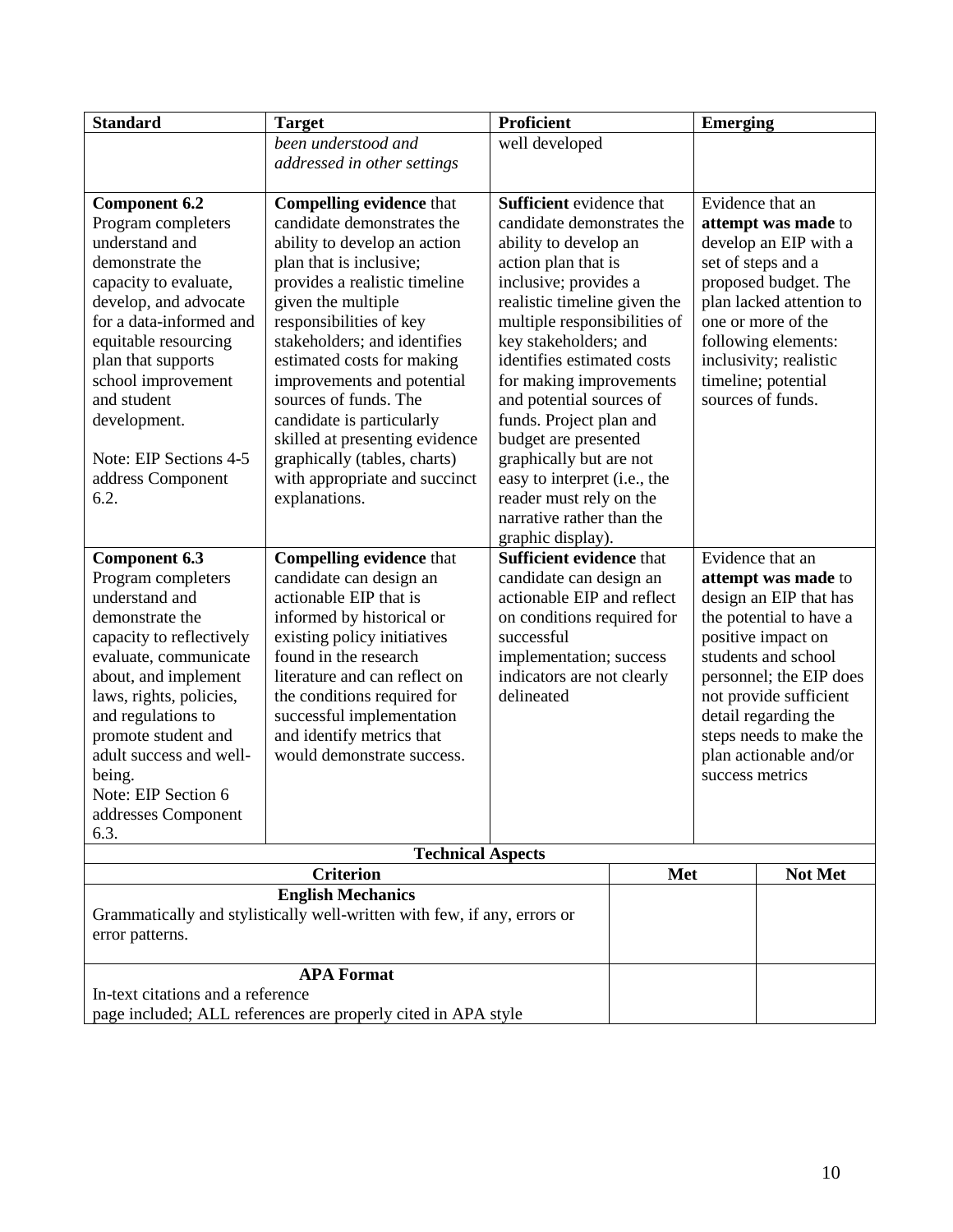# **Onsite Supervisors**

### <span id="page-10-1"></span><span id="page-10-0"></span>**Responsibilities of Onsite Supervisors**

- The onsite supervisor must obtain a copy of the *Handbook for Internship Experiences* from the educational leadership candidate and read through its contents prior to signing off on his/her Internship Experience Application.
- The onsite supervisor will work with the educational leadership candidate to prepare a proposed plan for completing the administrative and managerial activities/tasks in the Special Settings for all of the required hours<sup>\*</sup>.
- Where applicable, the onsite supervisor will discuss with the educational leadership candidate his/her proposed Educational Improvement Plan to ensure that this plan incorporates another 50-75 hours of leadership activities/tasks.
- The onsite supervisor will guide and assist the educational leadership candidate in collecting and accessing data that are appropriate and necessary to creating his/her Educational Improvement Plan.
- The onsite supervisor will meet with the educational leadership candidate for a minimum of 45-60 minutes per week for individual supervision.
- The onsite supervisor will provide the educational leadership candidate opportunities to fulfill the requirements of the Internship Experience, as well as involve the candidate in the act of **DOING** – not watching or observing.
- The onsite supervisor will provide the educational leadership candidate with a copy of his/her resume to include with the candidate's Internship Experience Application. (The School of Education at Lehman is required by the Council for Accreditation of Educator Preparation (CAEP) to have, on file, resumes of all individuals involved in the training of our educational leadership candidates.)
- The onsite supervisor will co-sign all written time logs prepared by the educational leadership candidate.
- The onsite supervisor will submit an online assessment of the educational leadership candidate's performance during the Internship Experience.
- The onsite supervisor will meet with a Lehman faculty member at least once during each semester.

# <span id="page-10-2"></span>**Appreciation of Onsite Supervisors**

 $\overline{a}$ 

The School of Education and the Educational Leadership Graduate Programs extend our sincere appreciation to you for your willingness to serve as an onsite supervisor. In your role, you are making an extremely important contribution to the future of the profession of educational leadership. You will be functioning as a mentor, a teacher and a model of ethical and

<sup>\*</sup> SDL candidates who graduated from Lehman's SBL program only need to complete 200 district level internship hours spent on day-to-day activities and are not required to complete an EIP.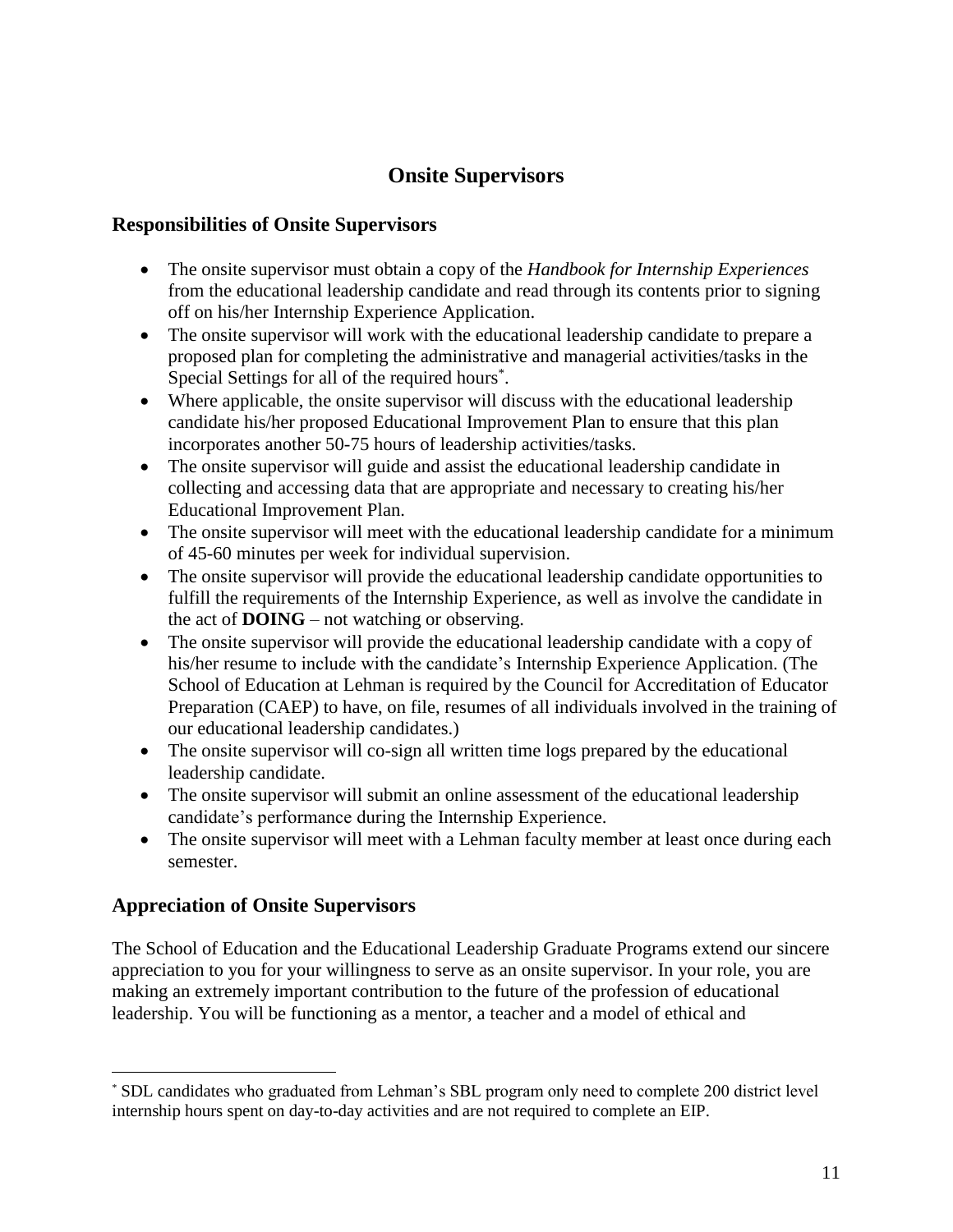transformational educational leadership. We anticipate that the educational leadership candidate, with whom you will be working, will also be able to make contributions to your school/district.

As an onsite supervisor, you will be compensated by earning credits of tuition reimbursement for your hours of supervision. A minimum of 12 weeks (full time) or a total of 360 hours of supervision of Lehman College leadership candidates is required for an onsite supervisor to earn a three-credit tuition waiver. Onsite supervisors may accumulate their total number of weeks or hours across any two academic years in order to be eligible. The tuition waiver must be used within three semesters from the date that the waiver is issued. The tuition waiver application may be obtained from the School of Education's Professional Development Network Office (Carman Hall, Room B33; 718.960.8041).

Thank you for taking the time to read this handbook and its guidelines. Hopefully it will help you understand the expectations and necessary steps to ensure a successful and enriching internship experience for our candidates.

# **Clinical Faculty**

# <span id="page-11-1"></span><span id="page-11-0"></span>**Responsibilities of Lehman College Clinical Faculty**

- Collects weekly logs.
- Conducts one-two site visits for each candidate per semester (EDL 710/EDL 711 or EDL 721).
- Meets with onsite supervisor, in person, at least once per semester (EDL 710/EDL 711 or EDL 721).
- Maintains ongoing communication with onsite supervisor through email and/or phone, if issues arise.
- Responsible for assessing the progress of the candidate with the onsite supervisor.
- Reviews and collects (by established deadlines and via Taskstream), and ensuring that all appropriate signatures and required hours/activities are clearly documented, the following items:
	- o Internship Application
	- o May Aug Internship Log & Tally
	- o NELP #1: Artifact and Reflection
	- o NELP #2: Artifact and Reflection
	- o NELP #3: Artifact and Reflection
	- o NELP #4: Artifact and Reflection
	- o NELP #5: Artifact and Reflection
	- o NELP #6: Artifact and Reflection
	- o NELP #7: Artifact and Reflection
	- o EDL 711 Logs (Special Settings) (**SBL ONLY)**
	- o EDL 710 Logs (EIP and Non EIP) (**SBL ONLY**)
	- o EDL 721 Logs (Special Settings) (**SDL ONLY)**
	- o EDL 721 Educational Improvement Plan & Log (**where applicable, for SDL ONLY)**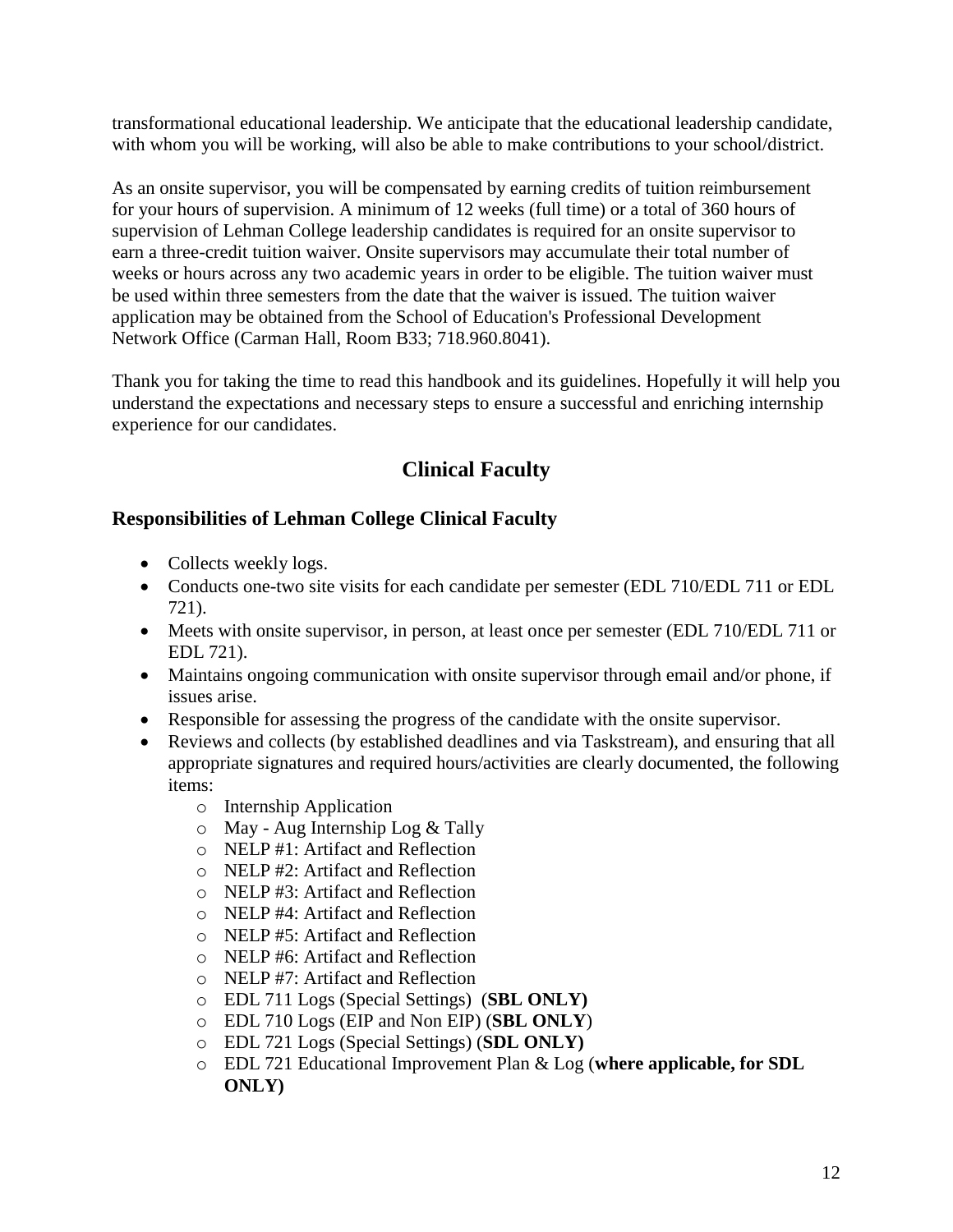- Reviews and collects (by established deadlines and via Taskstream) candidate site evaluations and disposition evaluations (EDL 710).
- Ensures that the onsite supervisor is affording the candidate the opportunity to experience a variety of leadership activities and roles.
- Determines and assigns the candidate's grade and submits candidate's evaluation after consulting with the onsite supervisor (EDL 710/711 or EDL 721); reviewing evaluations by the onsite supervisor (EDL 710 or EDL 721); reading the EIP (EDL 710 or EDL 721), all relevant logs, artifacts and reflections (EDL 710/711 or EDL 721), and other seminar assignments.
- Determines whether or not the candidate has met the required outcomes of the course, and if not, works with onsite supervisor to prescribe the additional work that must be completed to meet the standards.
- Maintains a *CUNYfirst* username and password, since this system will be used for verifying attendance rosters and submitting grades.
- Maintains a *Taskstream* username and password, since EIP scores, clinical faculty evaluations of candidates, candidate site evaluations and disposition evaluations must be entered into this system, before the end of the semester in which the course is taught, and all onsite supervisor evaluation data will be stored, for review, in this system.

# **Internship Experience Completion**

# <span id="page-12-1"></span><span id="page-12-0"></span>**SBL students**

You will submit your EDL 711 Logs (Special Settings) to your Lehman instructor, prior to the end of EDL 711 – The Leadership Experience II. In order to complete EDL 711 and receive a grade, you must have completed 200 hours in the required Special Settings, submitted all artifacts and reflections, and posted the required material in the Taskstream DRF.

You will submit your Educational Improvement Plan and its completed log to your Lehman instructor, prior to the end of EDL 710 – The Leadership Experience I. In order to complete EDL 710 and receive a grade, you must submit:

- Your Educational Improvement Plan (EIP)
- EDL 710 Logs documenting 50-75 hours of EIP development work and 125-150 hours of non-EIP internship experiences.

The total minimum required hours for EDL 710 is 200.

Remember, you must tally all completed hours on your logs. The logs should be signed by you and your onsite supervisor on the designated pages.

# <span id="page-12-2"></span>**SDL Students**

You will submit your EDL 721 Logs (Special Settings) to your Lehman instructor, prior to the end of EDL 721. In order to complete EDL 721 and receive a grade, you must have completed 200 hours in the required Special Settings, submitted all artifacts and reflections, and posted the required material in the Taskstream DRF.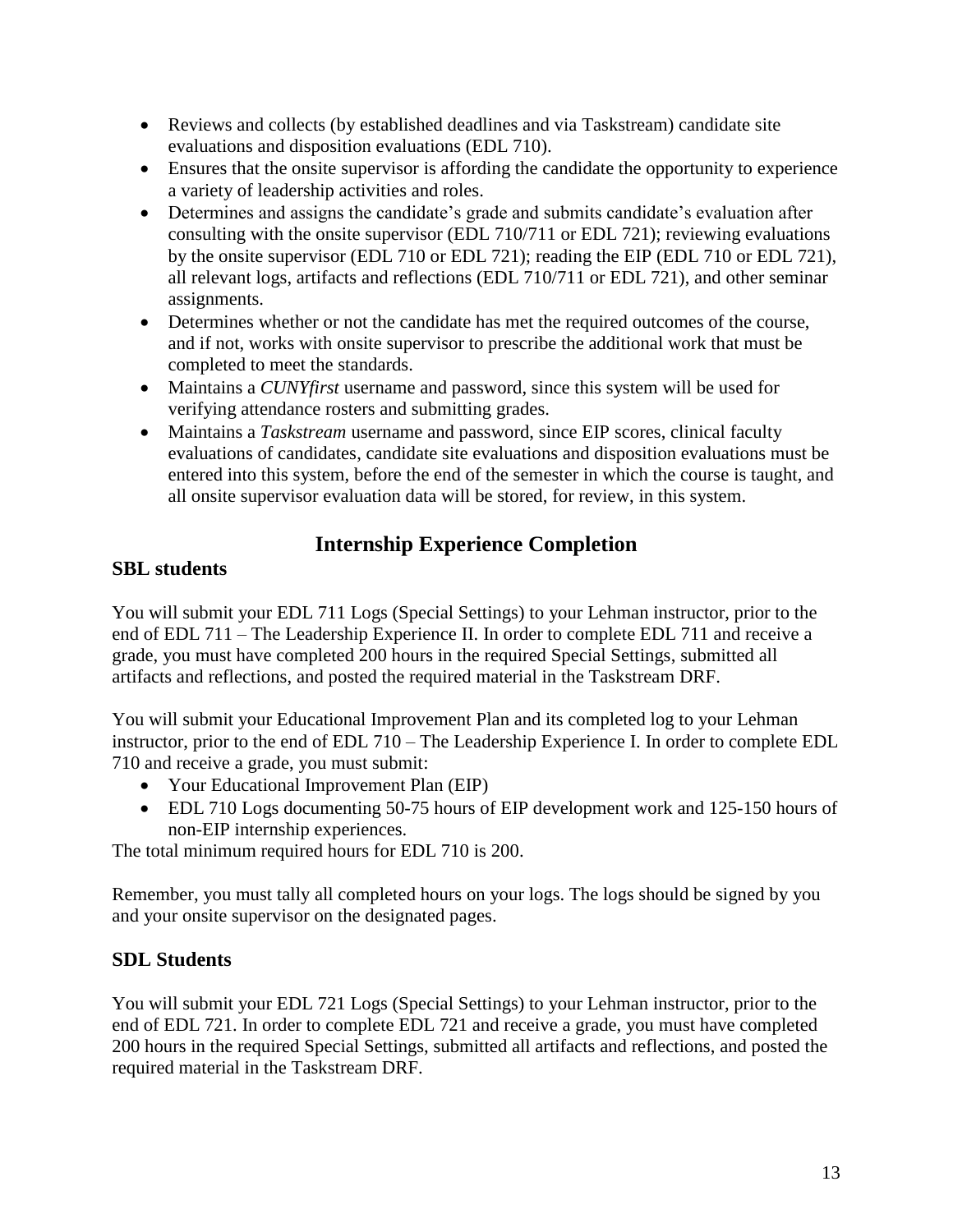The EDL 721 Logs (Special Settings), as well as your Educational Improvement Plan and Log (if applicable), must be submitted, to your Lehman instructor, prior to the end of EDL 721. In order to complete EDL 721 and receive a grade, you must have completed a minimum total of 200-400 hours (depending which program you are enrolled in)<sup>\*</sup>, submitted your Educational Improvement Plan (if applicable), as well as all other required documentation.

Remember, you must tally all completed hours on your logs. The logs should be signed by you and your onsite supervisor on the designated pages.

# **Internship Experience Assessment**

#### <span id="page-13-1"></span><span id="page-13-0"></span>**Assessment of Candidates**

During the Internship Experience, a candidate's level of proficiency, accomplished in each of the NELP standards, will be assessed in the following ways:

- 1) Lehman faculty will meet with candidates' onsite supervisors to discuss candidates' progress;
- 2) onsite supervisors will be required to complete an online assessment of candidates;
- 3) candidates will be required to submit artifacts and reflections for each NELP standard;
- 4) candidates will receive a grade for their Educational Improvement Plan (if relevant); and
- 5) candidates will receive a final course grade (in EDL 710, EDL 711 and/or EDL 721).

You are responsible for making sure that your onsite supervisor receives a copy of this *Handbook for Internship Experiences*, which includes the assessment form that he/she will complete online to evaluate your Internship Experience performance. It is the candidate's responsibility to follow up with your onsite supervisor to ensure that he/she received the online evaluation and completes it by the assigned deadline.

\*\***SBL students** – onsite supervisors should complete **ONE** assessment form for the entire Internship Experience (both EDL 710 and EDL 711).

**\*\*SDL students** – onsite supervisors should complete **ONE** assessment form for the entire Internship Experience (EDL 721).

Candidates will also be required to evaluate their cooperating school/district sites, and this must be submitted via *Taskstream* to your EDL 710 and/or EDL 721 instructor.

# <span id="page-13-2"></span>**Clinical Faculty Evaluation of Intern Candidate (NELP)**

Please choose the category that best describes the candidate's performance in each of the specific NELP standard area listed below:

TARGET: compelling evidence

 $\overline{a}$ 

<sup>\*</sup> SDL candidates who graduated from Lehman's SBL program only need to complete 200 district level internship hours spent on day-to-day activities and are not required to complete an EIP.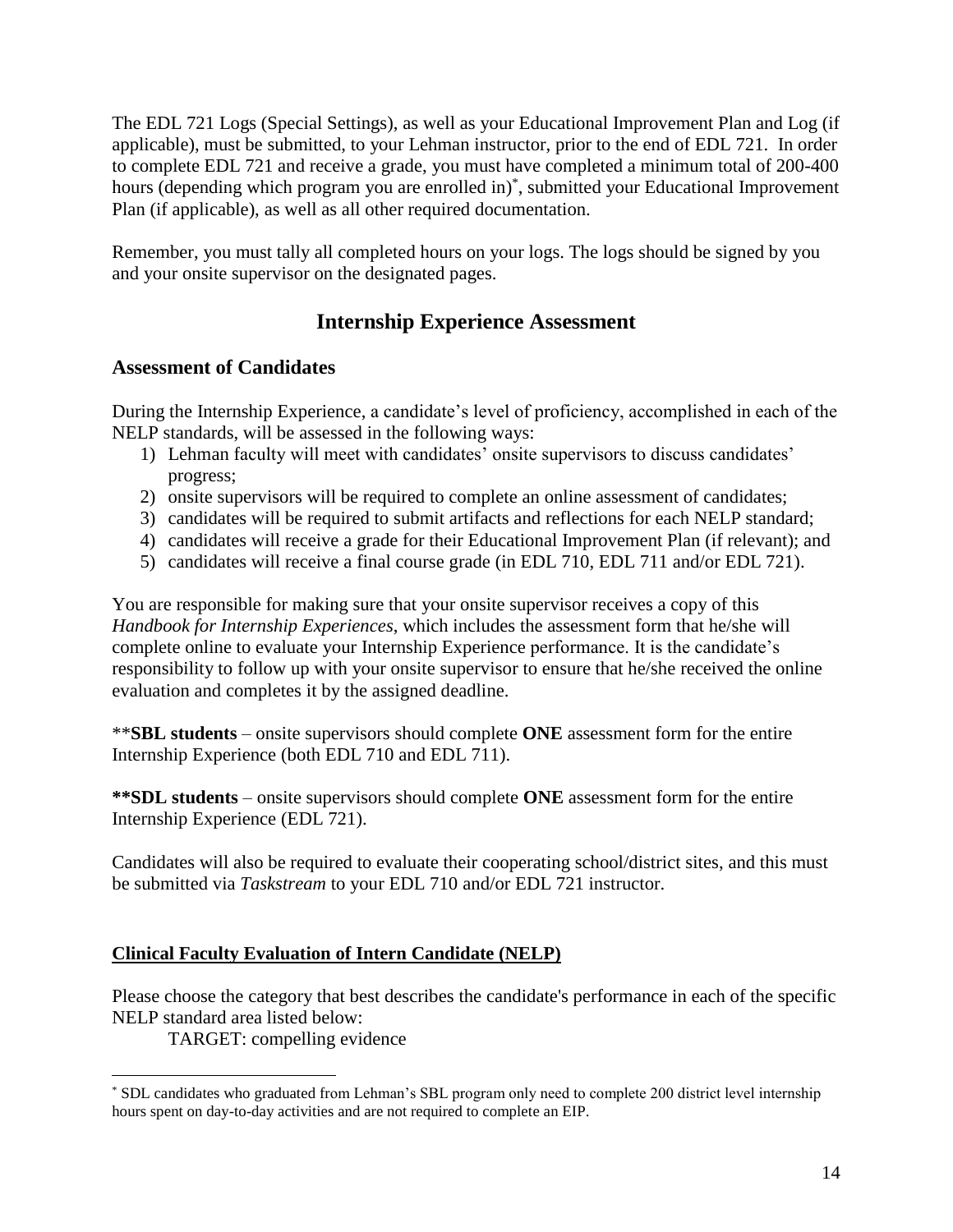PROFICIENT: sufficient evidence EMERGING: limited evidence

#### **Standard #1: Mission, Vision, and Improvement**

Candidates who successfully complete a building-level educational leadership preparation program understand and demonstrate the capacity to promote the current and future success and well-being of each student and adult by applying the knowledge, skills, and commitments necessary to collaboratively lead, design, and implement a school mission, vision, and process for continuous improvement that reflects a core set of values and priorities that include data use, technology, equity, diversity, digital citizenship, and community.

PERFORMANCES: The intern facilitates processes and engages in activities that demonstrate their capacity to:

#### ELEMENTS:

•collaboratively evaluate, develop, and communicate a school mission and vision designed to reflect a core set of values and priorities that include data use, technology, equity, diversity, digital citizenship, and community.

•lead improvement processes that include data use, design, implementation, and evaluation.

Comments for Intern's Performance on Standard #1:

#### **Standard #2: Ethics and Professional Norms**

STANDARD #2: Candidates who successfully complete a building-level educational leadership preparation program understand and demonstrate the capacity to promote the current and future success and well-being of each student and adult by applying the knowledge, skills, and commitments necessary to understand and demonstrate the capacity to advocate for ethical decisions and cultivate and enact professional norms.

PERFORMANCES: The intern facilitates processes and engages in activities that demonstrate their capacity to:

#### ELEMENTS

•reflect on, communicate about, cultivate, and model professional dispositions and norms (i.e., fairness, integrity, transparency, trust, digital citizenship, collaboration, perseverance, reflection, lifelong learning) that support the educational success and well-being of each student and adult. •evaluate, communicate about, and advocate for ethical and legal decisions. •model ethical behavior in their personal conduct and relationships and to cultivate ethical behavior in others.

Comments for Intern's Performance on Standard #2:

#### **Standard #3: Equity, Inclusiveness, and Cultural Responsiveness**

STANDARD #3: Candidates who successfully complete a building-level educational leadership preparation program understand and demonstrate the capacity to promote the current and future success and well-being of each student and adult by applying the knowledge, skills, and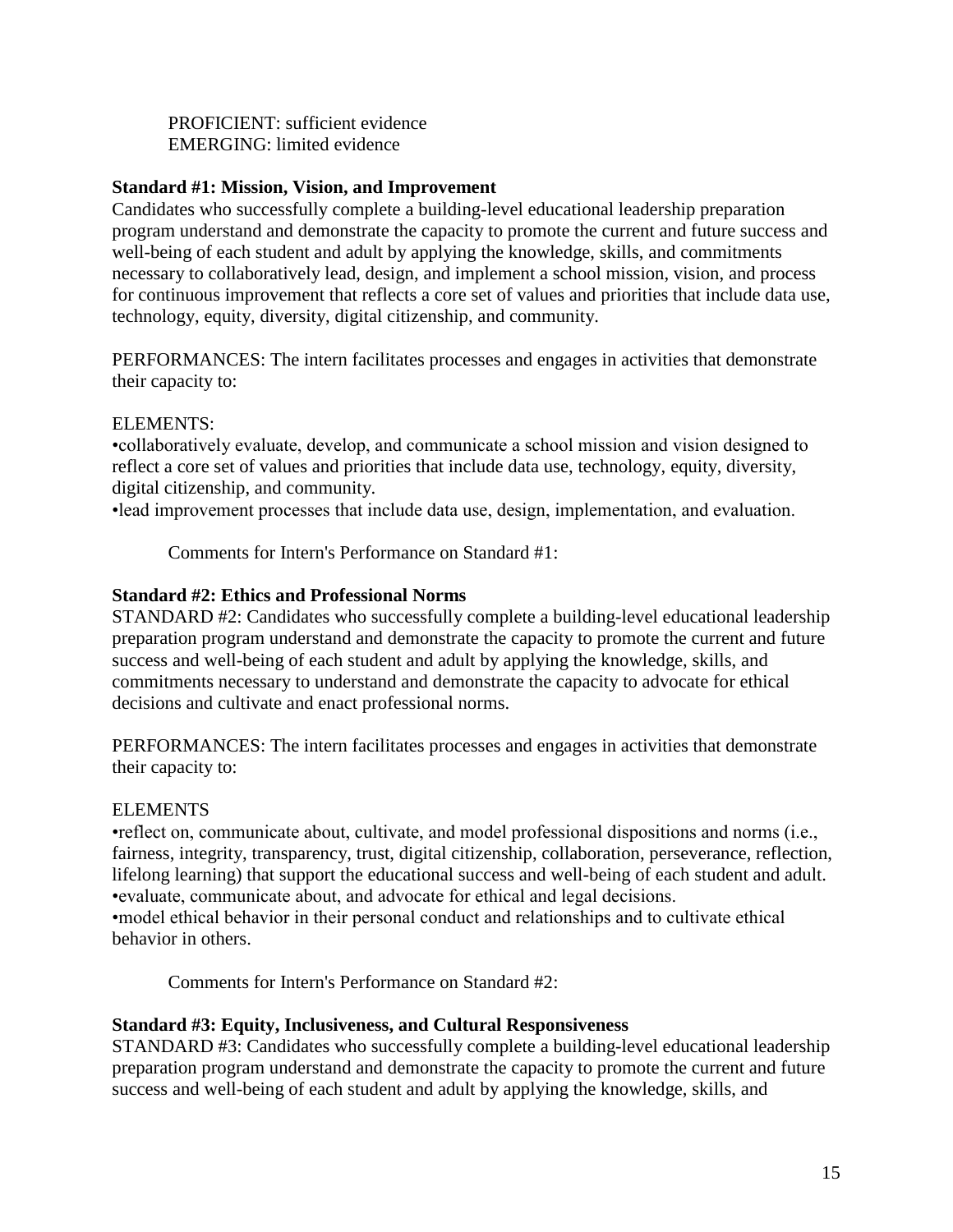commitments necessary to develop and maintain a supportive, equitable, culturally responsive, and inclusive school culture.

PERFORMANCES: The intern facilitates processes and engages in activities that demonstrate their capacity to use data to evaluate, design, cultivate, and advocate for:

#### ELEMENTS

•a supportive and inclusive school culture.

•equitable access to educational resources, technologies, and opportunities that support the educational success and well-being of each student.

•equitable, inclusive, and culturally responsive instruction and behavior support practices among teachers and staff.

Comments for Intern's Performance on Standard #3:

#### **Standard #4: Learning and Instruction**

STANDARD #4: Candidates who successfully complete a building-level educational leadership preparation program understand and demonstrate the capacity to promote the current and future success and well-being of each student and adult by applying the knowledge, skills, and commitments necessary to evaluate, develop, and implement coherent systems of curriculum, instruction, data systems, supports, and assessment.

PERFORMANCES: The intern facilitates processes and engages in activities that demonstrate their capacity to evaluate, develop, and implement:

#### ELEMENTS:

•high-quality, technology-rich curricula programs and other supports for academic and nonacademic student programs.

•high-quality and equitable academic and non-academic instructional practices, resources, technologies, and services that support equity, digital literacy, and the school's academic and non-academic systems.

•formal and informal culturally responsive and accessible assessments that support datainformed instructional improvement and student learning and well-being.

•the school's curriculum, instruction, technology, data systems, and assessment practices in a collaborative, coherent, equitable, and systematic manner.

Comments for Intern's Performance on Standard #4:

#### **Standard #5: Community and External Leadership**

Candidates who successfully complete a building-level educational leadership preparation program understand and demonstrate the capacity to promote the current and future success and well-being of each student and adult by applying the knowledge, skills, and commitments necessary to engage families, community, and school personnel in order to strengthen student learning, support school improvement, and advocate for the needs of their school and community.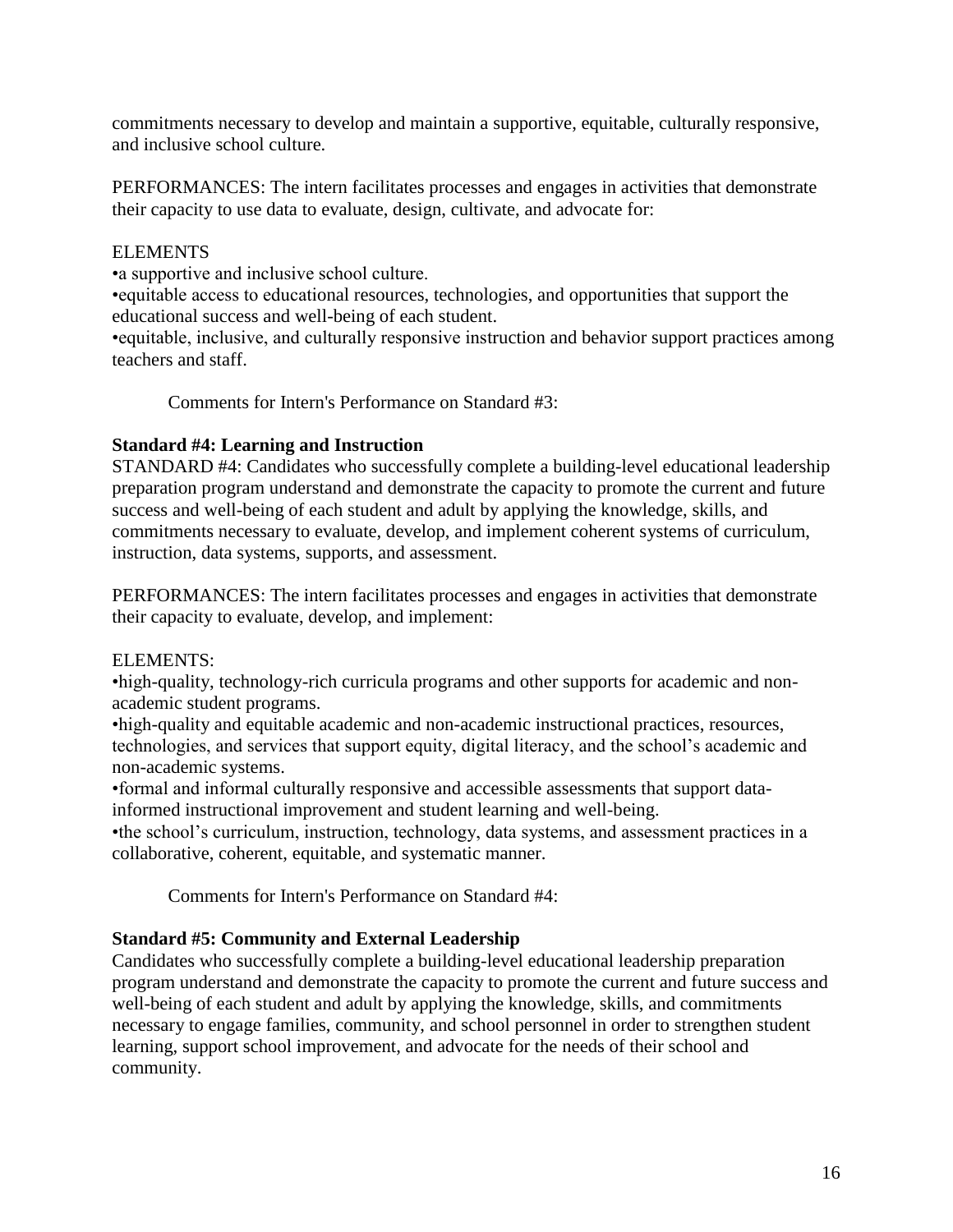PERFORMANCES: The intern facilitates processes and engages in activities that demonstrate their capacity to

#### ELEMENTS:

•collaboratively engage diverse families in strengthening student learning in and out of school. •collaboratively engage and cultivate relationships with diverse community members, partners, and other constituencies for the benefit of school improvement and student development. •communicate through oral, written, and digital means within the larger organizational, community, and political contexts when advocating for the needs of their school and community.

Comments for Intern's Performance on Standard #5:

#### **Standard #6: Operations and Management:**

Candidates who successfully complete a building-level educational leadership preparation program understand and demonstrate the capacity to promote the current and future success and well-being of each student and adult by applying the knowledge, skills, and commitments necessary to improve management, communication, technology, school-level governance, and operation systems to develop and improve data-informed and equitable school resource plans and to apply laws, policies, and regulations.

PERFORMANCES: The intern facilitates processes and engages in activities that demonstrate their capacity to

#### ELEMENTS:

•evaluate, develop, and implement management, communication, technology, school-level governance, and operation systems that support each student's learning needs and promote the mission and vision of the school.

•evaluate, develop, and advocate for a data-informed and equitable resourcing plan that supports school improvement and student development.

•reflectively evaluate, communicate about, and implement laws, rights, policies, and regulations to promote student and adult success and well-being.

Comments for Intern's Performance on Standard #6:

#### **Standard #7: Building Professional Capacity**

Standard #7: Candidates who successfully complete a building-level educational leadership preparation program understand and demonstrate the capacity to promote the current and future success and well-being of each student and adult by applying the knowledge, skills, and commitments necessary to build the school's professional capacity, engage staff in the development of a collaborative professional culture, and improve systems of staff supervision, evaluation, support, and professional learning.

PERFORMANCES: The intern facilitates processes and engages in activities that demonstrate their capacity to

#### ELEMENTS: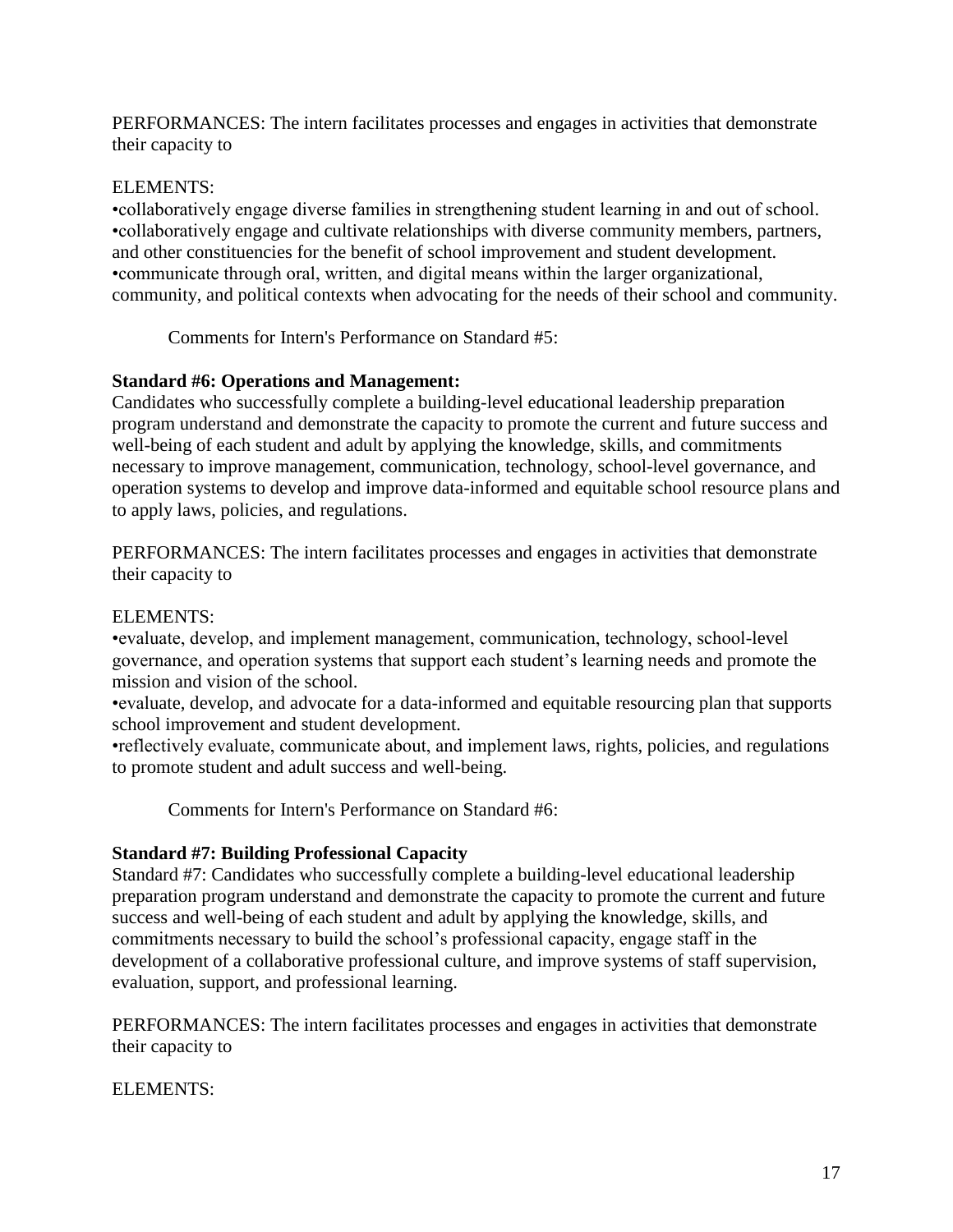•collaboratively develop the school's professional capacity through engagement in recruiting, selecting, and hiring staff.

•develop and engage staff in a collaborative professional culture designed to promote school improvement, teacher retention, and the success and well-being of each student and adult in the school.

•personally engage in, as well as collaboratively engage school staff in, professional learning designed to promote reflection, cultural responsiveness, distributed leadership, digital literacy, school improvement, and student success.

•evaluate, develop, and implement systems of supervision, support, and evaluation designed to promote school improvement and student success.

Comments for Intern's Performance on Standard #7:

#### <span id="page-17-0"></span>**Dispositions Assessment**

This form is designed to evaluate a candidate's professional behaviors and dispositions that are characteristic of those who are successful in the leadership profession.

#### **For each question:**

1=Does Not Meet Expectations 2=Meets Expectations 3=Exceeds Expectations

#### **Timeliness**

- 1. Arrives late and/or leaves early more than 2 times
- 2. Usually arrives on time and remains as expected
- 3. Consistently arrives prior to designated time and remains as needed until task is complete

#### **Attendance**

- 1. Never attends as scheduled; may or may not notify teacher; and/or not dependable
- 2. Attends regularly as scheduled; makes up time missed; is dependable
- 3. Consistently attends regularly as scheduled; dependable; volunteers to attend beyond required time

#### **Appearance and Dress**

- 1. Never dresses appropriately for the school environment/classroom and/or is poorly groomed
- 2. Usually dresses appropriately for the school environment and is generally well groomed
- 3. Consistently dresses in a professional manner; is well groomed

#### **Self-Efficacy**

- 1. Shows little self-confidence; or displays a negative attitude toward a challenging task
- 2. Usually self-confident; displays positive attitude toward a challenging task
- 3. Consistently self-confident; always displays appropriate behavior and positive attitude with flexible strategies

#### **Confidentiality**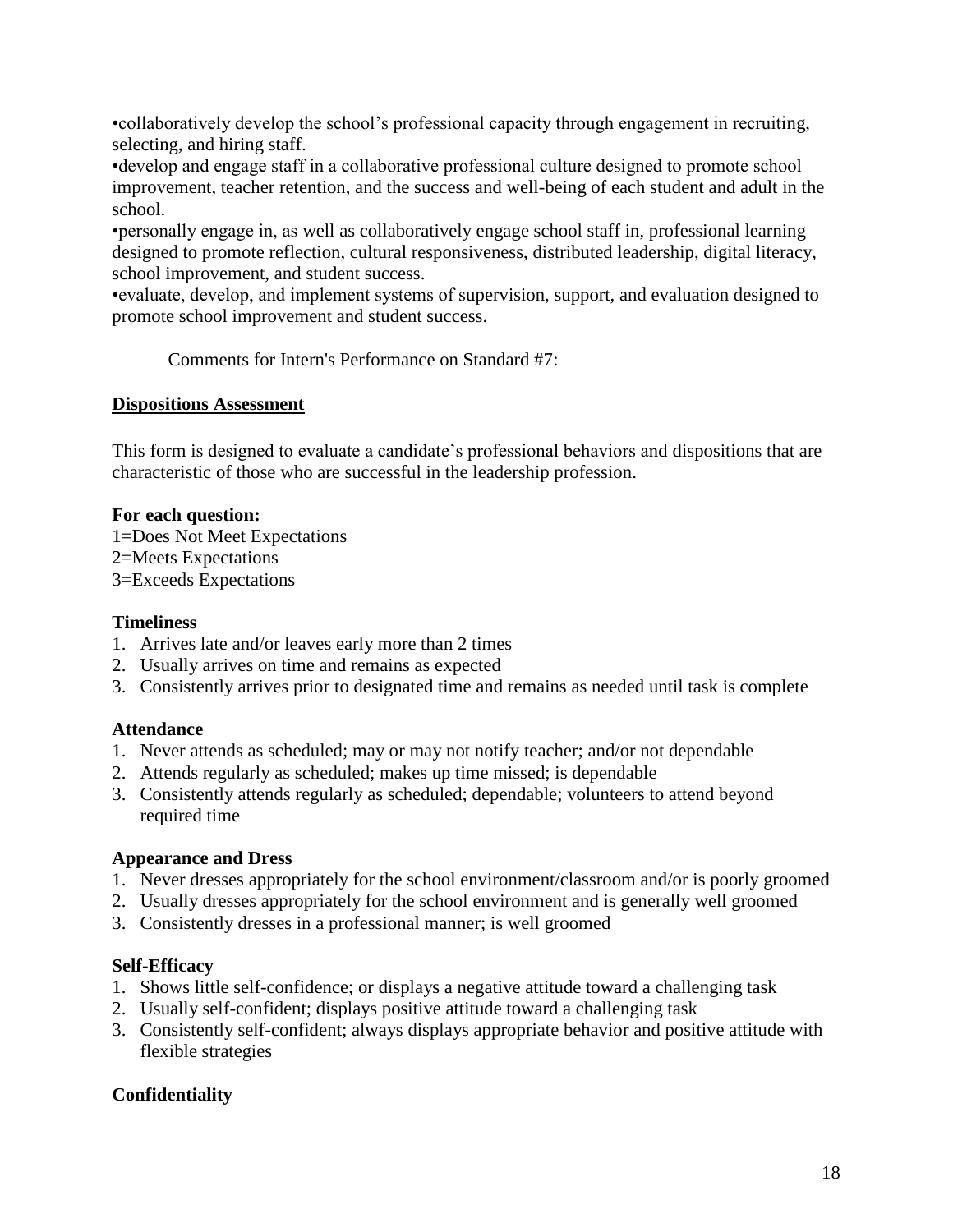- 1. Talks inappropriately to others concerning students and school; or lacks respect for confidential matters
- 2. Usually talks appropriately with other professionals concerning students
- 3. Consistently keeps school matters confidential and refrains from discussing with anyone outside of school

#### **Initiative**

- 1. Exhibits little energy or enthusiasm; and/or seldom volunteers for tasks
- 2. Usually demonstrates enthusiasm for students, curriculum, and teaching; volunteers for tasks
- 3. Consistently eager to participate

#### **Sensitivity to Cultural Diversity**

- 1. Unaware of or unwilling to accept student differences
- 2. Usually displays sensitivity and acceptance of diverse backgrounds
- 3. Consistently displays a sensitivity and appreciation for diversity

#### **Sensitivity to Individual Differences**

- 1. Holds lower expectations for minority students, or/and English Language learners, or/and students with special needs
- 2. Usually sets high performance standards for all students
- 3. Consistently sets high performance standards for all students

#### **Cooperation**

- 1. Unwilling to cooperate or collaborate with peers, faculty, parents, and/or staff
- 2. Usually demonstrates an ability and willingness to work cooperatively with peers, faculty, parents, and/or staff
- 3. Consistently works cooperatively with faculty, parents, peers, and/or staff

#### **Fairness**

- 1. Treats students with different ability levels with more/less dignity; and/or classroom policies/ procedures and grading reflect bias
- 2. Usually treats all students equally
- 3. Consistently treats all students equally

#### **Rapport**

- 1. Exhibits no respect when communicating or interacting with peers, faculty, students, parents, and/or staff; and/or relates to others in a negative, demeaning, or sarcastic manner
- 2. Usually demonstrates an ability to communicate and interact effectively and professionally with peers, students, faculty, parents, and/or staff
- 3. Consistently communicates and interacts effectively and professionally with peers, students, faculty, parents, and/or staff

#### **Caring**

1. Unwilling or unable to identify with or take into consideration the needs of students, parents, peers, faculty, and/or staff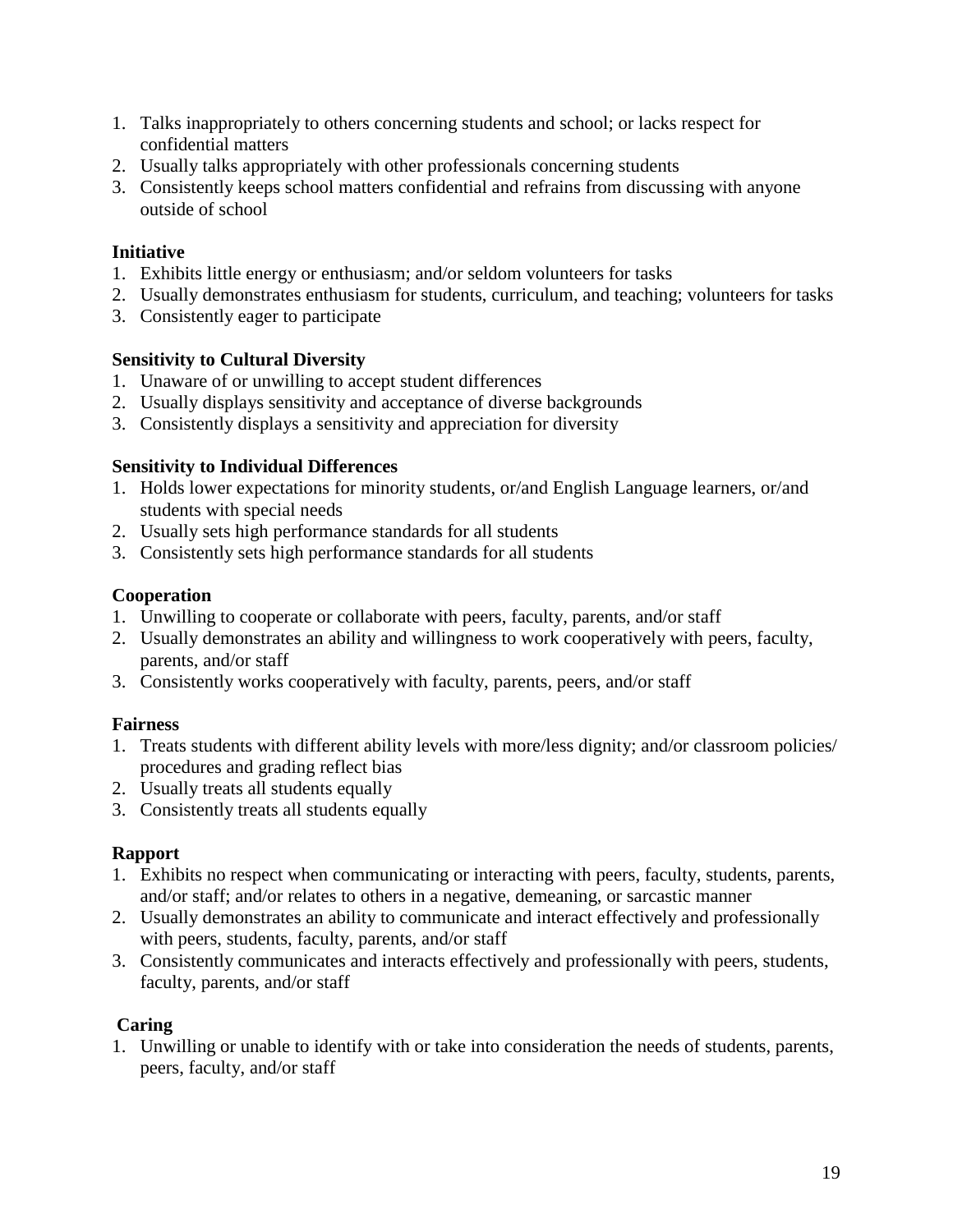- 2. Usually demonstrates the following: Empathy (e.g., able to identify with, see things from the perspective of others); Understanding (e.g., able to comprehend another person's ideas, feelings, and needs); Responsiveness (e.g., attentive to others' needs; places the needs of the learner and the learning task above one's own)
- 3. Consistently demonstrates the following: Empathy, Understanding, and Responsiveness

#### **Flexibility**

- 1. Fails to recognize the need for change
- 2. Usually recognizes the need for change when appropriate
- 3. Consistently recognizes the need for change when appropriate

#### **Open-Mindedness**

- 1. Does not admit or acknowledge different perspectives or solutions to a problem or issue
- 2. Usually admits or acknowledges different perspectives or solutions to a problem or issue
- 3. Consistently admits or acknowledges different perspectives or solutions to a problem or issue

#### **Honesty**

- 1. Withholds the truth to suit his/her own needs; or deceitful with peers, faculty, students and/or staff
- 2. Usually genuine, authentic; truthful; able to admit one's own mistakes
- 3. Genuine, authentic; truthful; able to admit one's own mistakes; articulates the importance of honesty to faculty, students, and/or staff

#### **Responsiveness to Feedback**

- 1. Rejects or ignores constructive feedback and/or fails to take action in a timely manner
- 2. Usually accepts constructive feedback and responds appropriately; takes action in a timely manner
- 3. Consistently accepts constructive feedback and responds appropriately; is open to constructive criticism; actively solicits feedback about performance

#### **Reflectivity**

- 1. Little or no concern about evaluating a situation or one's own performance, attitudes, or behavior critically
- 2. Usually shows concern about evaluating a situation or one's own performance, attitudes, or behavior critically
- 3. Consistently shows concern about evaluating a situation or one's own performance, attitudes, or behavior critically

#### <span id="page-19-0"></span>**Onsite Supervisor: Assessment of Educational Leadership Candidate**

The following assessment is required in order for the Educational Leadership candidate to complete his/her internship/clinical practice. The survey should take approximately 20 minutes to complete. Lehman College's School of Education and the Educational Leadership faculty are continuously striving to improve the quality of our programs. In advance, we thank you for providing us with feedback and helping us evaluate the experiences you had working with our educational leadership candidates. We also thank you for devoting your time to helping teach our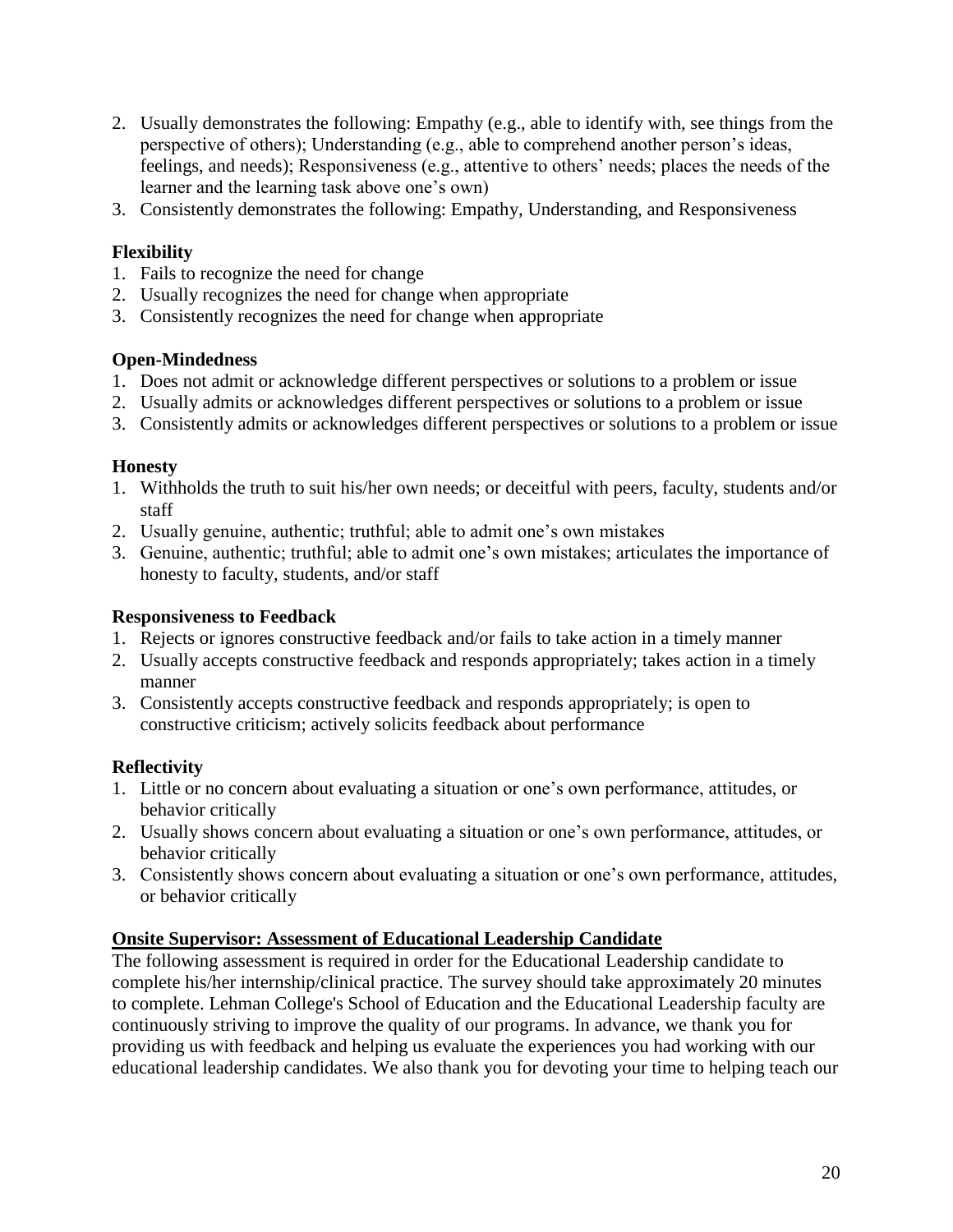candidates and working with them during their internship/clinical practice. We value both your feedback and your commitment to Lehman

#### **SECTION I: Candidate and Supervisor Data:**

Required Name of Candidate: Required Semester/Year: Required Name of Onsite Supervisor: Required School/District Name: Required School/District Address:

#### **SECTION II: Assessment of Leadership Skills:**

Please choose the category that best describes the candidate's performance in each of the specific NELP standard area listed below:

TARGET: compelling evidence PROFICIENT: sufficient evidence EMERGING: limited evidence

#### Mission, Vision, and Improvement 1.1

Candidate understands and demonstrates the capacity to collaboratively evaluate, develop, and communicate a school mission and vision designed to reflect a core set of values and priorities that include data use, technology, equity, diversity, digital citizenship, and community.

#### Mission, Vision, and Improvement 1.2

Candidate understands and demonstrates the capacity to lead improvement processes that include data use, design, implementation, and evaluation.

Ethics and Professional Norms 2.1

Candidate understands and demonstrates the capacity to reflect on, communicate about, cultivate, and model professional dispositions and norms (e.g., fairness, integrity, transparency, trust, digital citizenship, collaboration, perseverance, reflection, lifelong learning) that support the educational success and well-being of each student and adult.

Ethics and Professional Norms 2.2

Candidate understands and demonstrates the capacity to evaluate, communicate about, and advocate for ethical and legal decisions.

Ethics and Professional Norms 2.3

Candidate understands and demonstrates the capacity to model ethical behavior in their personal conduct and relationships and to cultivate ethical behavior in others.

Equity, Inclusiveness, and Cultural Responsiveness 3.1

Candidate understands and demonstrates the capacity to use data to evaluate, design, cultivate, and advocate for a supportive and inclusive school culture.

Equity, Inclusiveness, and Cultural Responsiveness 3.2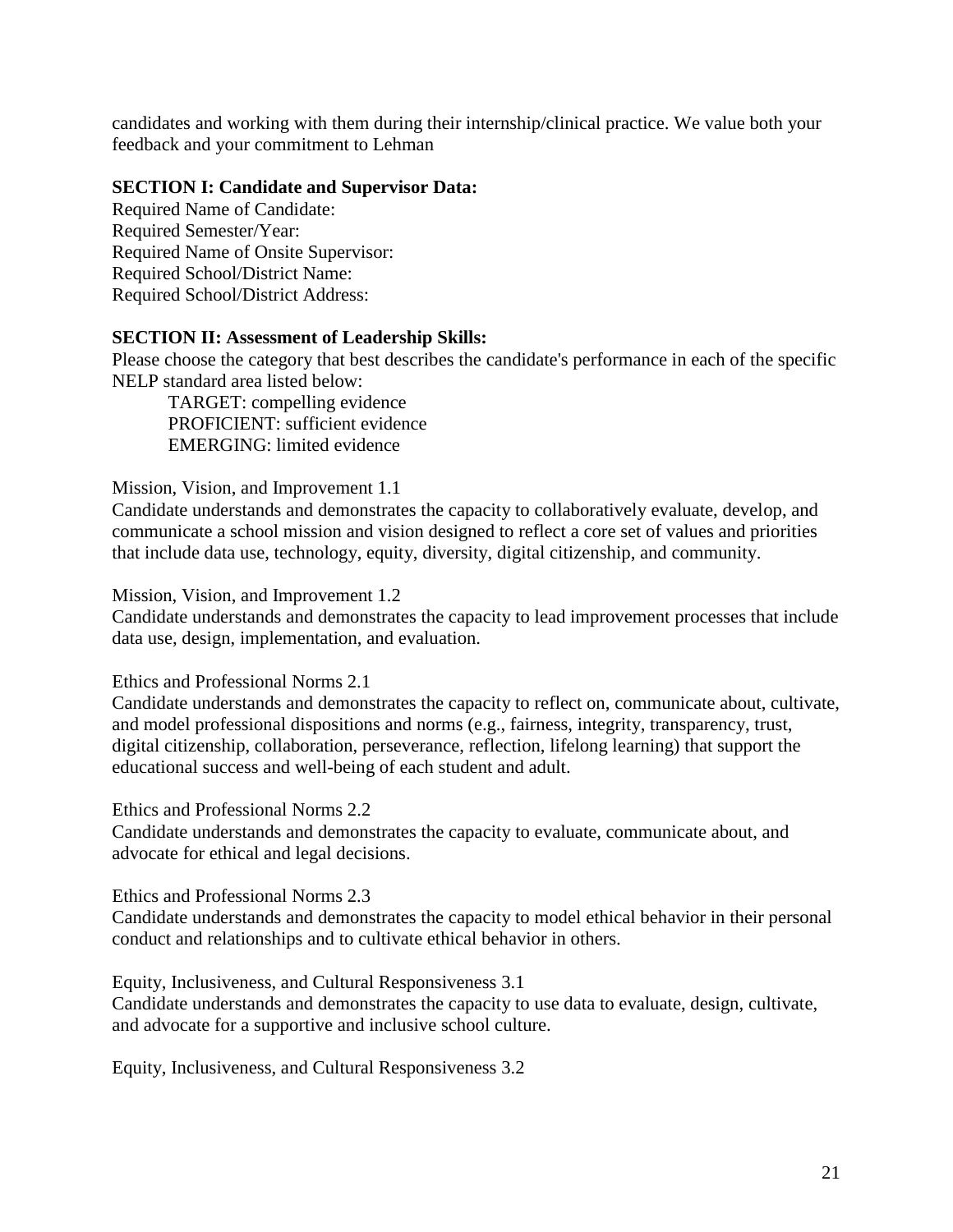Candidate understands and demonstrates the capacity to evaluate, cultivate, and advocate for equitable access to educational resources, technologies, and opportunities that support the educational success and well-being of each student.

#### Equity, Inclusiveness, and Cultural Responsiveness 3.3

Candidate understands and demonstrates the capacity to evaluate, cultivate, and advocate for equitable, inclusive, and culturally responsive instruction and behavior support practices among teachers and staff.

Learning and Instruction 4.1

Candidate understands and demonstrates the capacity to evaluate, develop, and implement highquality, technology-rich curricula programs and other supports for academic and non-academic student programs.

#### Learning and Instruction 4.2

Candidate understands and demonstrates the capacity to evaluate, develop, and implement highquality and equitable academic and non-academic instructional practices, resources, technologies, and services that support equity, digital literacy, and the school's academic and non-academic systems.

#### Learning and Instruction 4.3

Candidate understands and demonstrates the capacity to evaluate, develop, and implement formal and informal culturally responsive and accessible assessments that support data-informed instructional improvement and student learning and well-being.

#### Learning and Instruction 4.4

Candidate understands and demonstrates the capacity to collaboratively evaluate, develop, and implement the school's curriculum, instruction, technology, data systems, and assessment practices in a coherent, equitable, and systematic manner.

#### Community and External Leadership 5.1

Candidate understands and demonstrates the capacity to collaboratively engage diverse families in strengthening student learning in and out of school.

#### Community and External Leadership 5.2

Candidate understands and demonstrates the capacity to collaboratively engage and cultivate relationships with diverse community members, partners, and other constituencies for the benefit of school improvement and student development.

#### Community and External Leadership 5.3

Candidate understands and demonstrates the capacity to communicate through oral, written, and digital means within the larger organizational, community, and political contexts when advocating for the needs of their school and community.

Operations and Management 6.1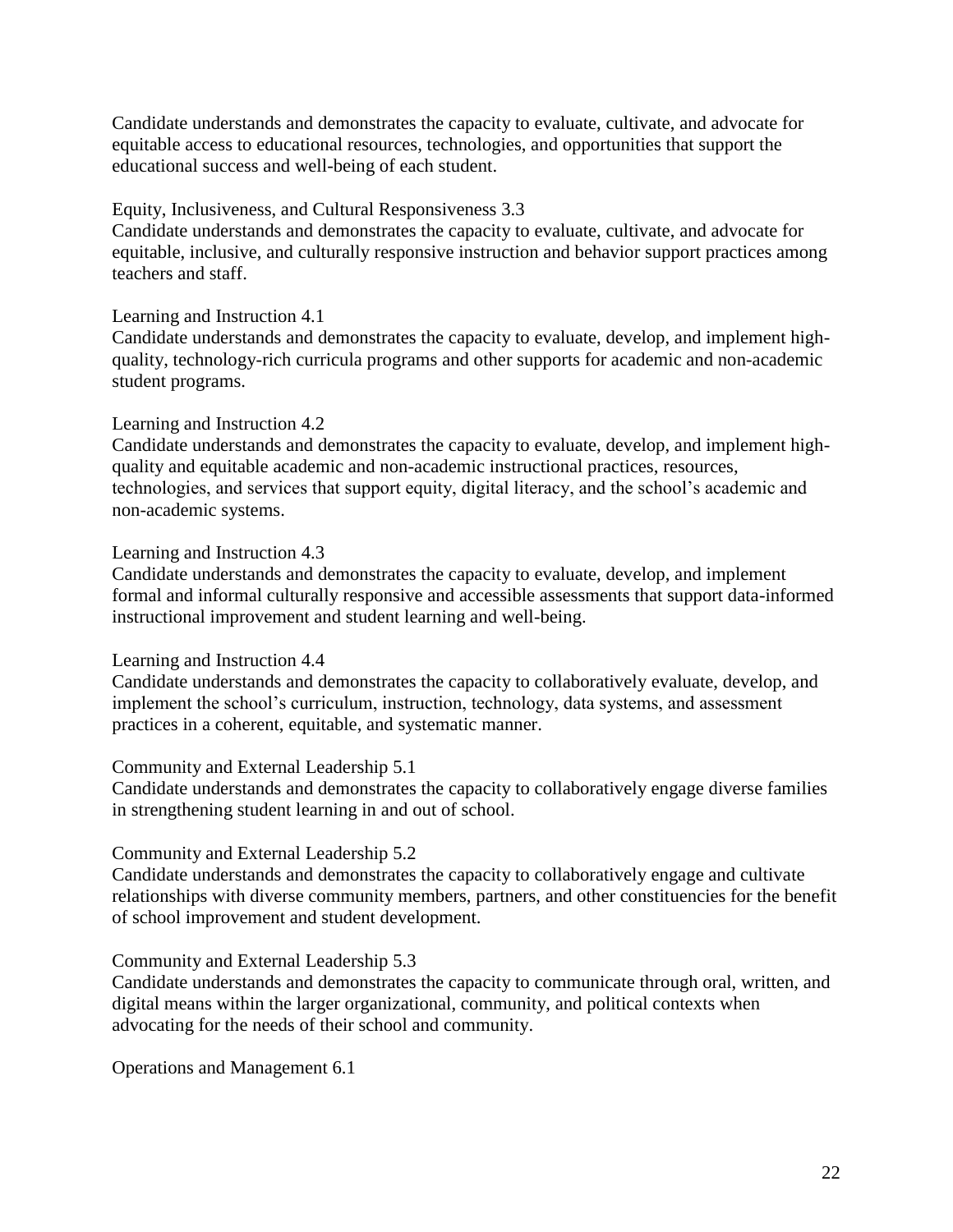Candidate understands and demonstrates the capacity to evaluate, develop, and implement management, communication, technology, school-level governance, and operation systems that support each student's learning needs and promote the mission and vision of the school.

#### Operations and Management 6.2

Candidate understands and demonstrates the capacity to evaluate, develop, and advocate for a data-informed and equitable resourcing plan that supports school improvement and student development.

#### Operations and Management 6.3

Candidate understands and demonstrates the capacity to reflectively evaluate, communicate about, and implement laws, rights, policies, and regulations to promote student and adult success and well-being.

#### Building Professional Capacity 7.1

Candidate understands and has the capacity to collaboratively develop the school's professional capacity through engagement in recruiting, selecting, and hiring staff.

#### Building Professional Capacity 7.2

Candidate understands and has the capacity to develop and engage staff in a collaborative professional culture designed to promote school improvement, teacher retention, and the success and well-being of each student and adult in the school.

#### Building Professional Capacity 7.3

Candidate understands and has the capacity to personally engage in, as well as collaboratively engage school staff in, professional learning designed to promote reflection, cultural responsiveness, distributed leadership, digital literacy, school improvement, and student success.

#### Building Professional Capacity 7.4

Candidate understands and has the capacity to evaluate, develop, and implement systems of supervision, support, and evaluation designed to promote school improvement and student success.

#### **SECTION III: Overall Assessment**

Required Please choose ONE statement (and write comments if statement #3 is chosen) that most reflects your opinion about the above named educational leadership candidate:

- *This educational leadership candidate has an excellent future as a school/district leader, and I strongly support that s/he pursues such work.*
- *This educational leadership candidate shows strong potential as a school/district leader.*
- *I have reservations about this educational leadership candidate pursuing school/district leadership.*

Comments

#### **SECTION IV: Verification of Completion of Hours:**

Please choose the appropriate response.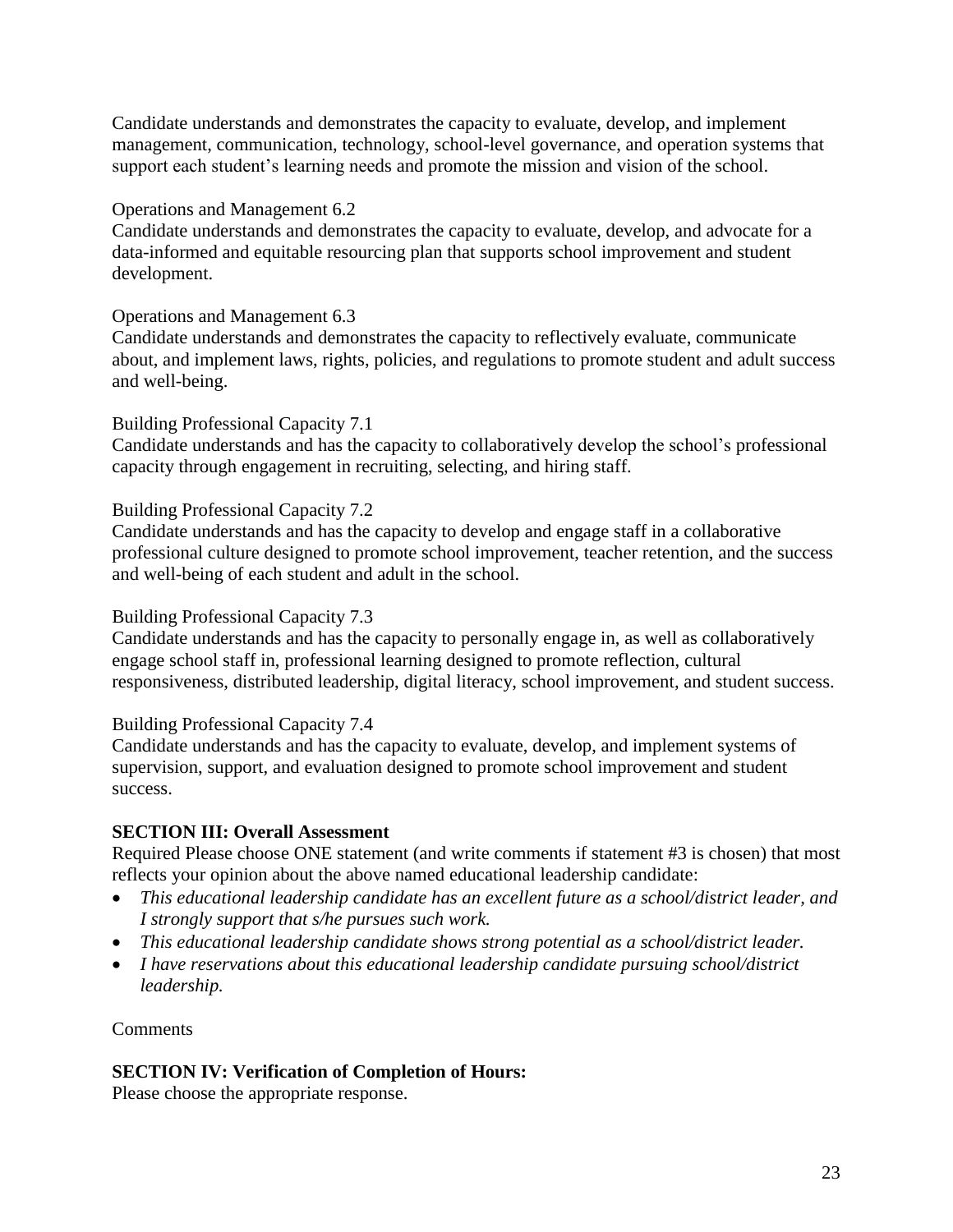Required I verify that the above-named candidate successfully completed the agreed upon internship experiences at the above-named school/district.

- Yes
- No (please explain below)
- If the candidate did not complete the required hours, please explain:

Additional Comments and/or Suggestions: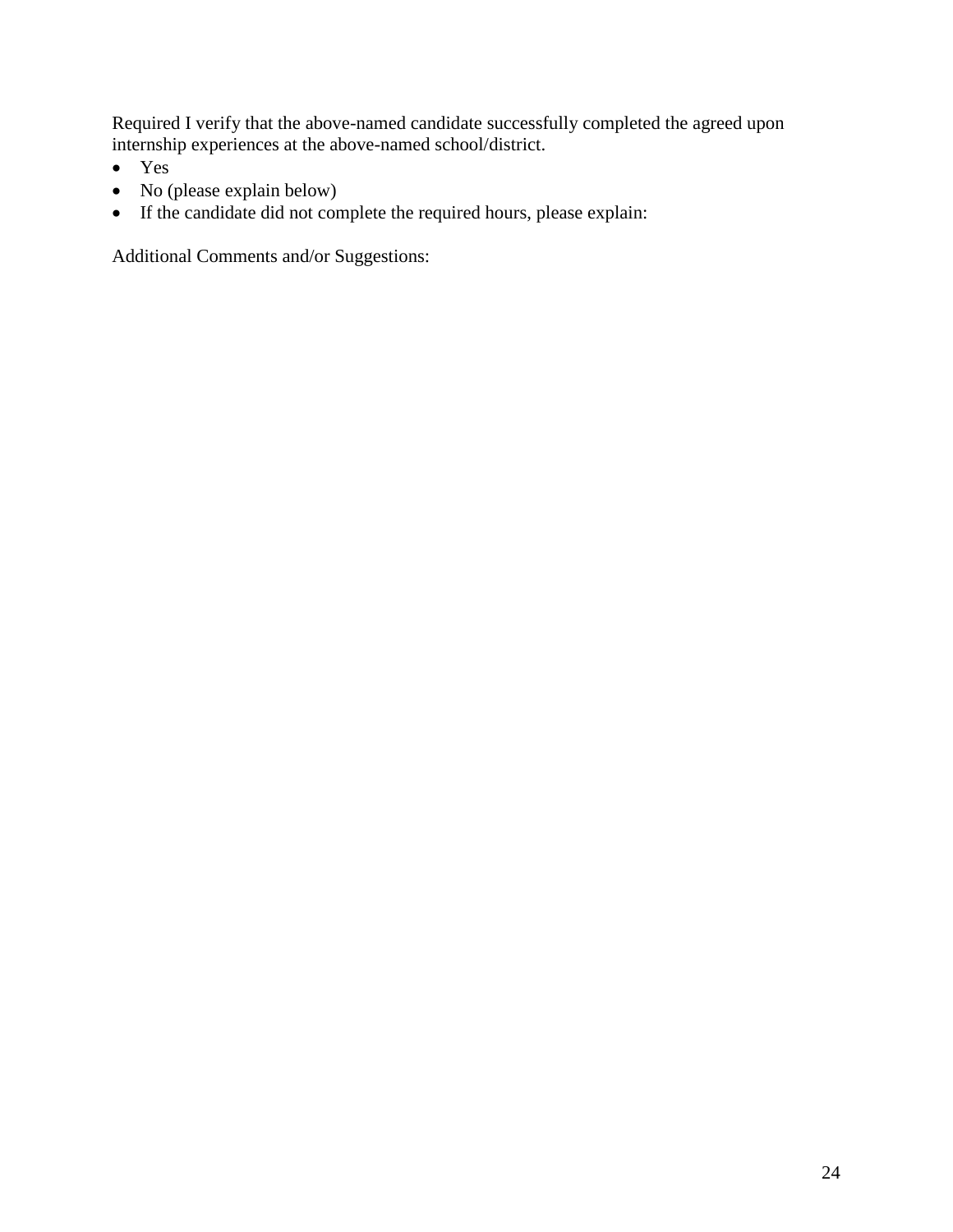# <span id="page-24-0"></span>**Complete National Educational Leadership Preparation (NELP) Standards**

#### <span id="page-24-1"></span>**NELP Standards – Building Level**

#### **Standard 1: Mission, Vision, and Improvement**

Candidates who successfully complete a building-level educational leadership preparation program understand and demonstrate the capacity to promote the current and future success and well-being of each student and adult by applying the knowledge, skills, and commitments necessary to collaboratively lead, design, and implement a school mission, vision, and process for continuous improvement that reflects a core set of values and priorities that include data use, technology, equity, diversity, digital citizenship, and community.

**Component 1.1** Program completers understand and demonstrate the capacity to collaboratively evaluate, develop, and communicate a school mission and vision designed to reflect a core set of values and priorities that include data use, technology, equity, diversity, digital citizenship, and community.

**Component 1.2** Program completers understand and demonstrate the capacity to lead improvement processes that include data use, design, implementation, and evaluation.

#### **Standard 2: Ethics and Professional Norms**

Candidates who successfully complete a building-level educational leadership preparation program understand and demonstrate the capacity to promote the current and future success and well-being of each student and adult by applying the knowledge, skills, and commitments necessary to understand and demonstrate the capacity to advocate for ethical decisions and cultivate and enact professional norms.

**Component 2.1** Program completers understand and demonstrate the capacity to reflect on, communicate about, cultivate, and model professional dispositions and norms (i.e., fairness, integrity, transparency, trust, digital citizenship, collaboration, perseverance, reflection, lifelong learning) that support the educational success and well-being of each student and adult.

**Component 2.2** Program completers understand and demonstrate the capacity to evaluate, communicate about, and advocate for ethical and legal decisions.

**Component 2.3** Program completers understand and demonstrate the capacity to model ethical behavior in their personal conduct and relationships and to cultivate ethical behavior in others.

#### **Standard 3: Equity, Inclusiveness, and Cultural Responsiveness**

Candidates who successfully complete a building-level educational leadership preparation program understand and demonstrate the capacity to promote the current and future success and well-being of each student and adult by applying the knowledge, skills, and commitments necessary to develop and maintain a supportive, equitable, culturally responsive, and inclusive school culture.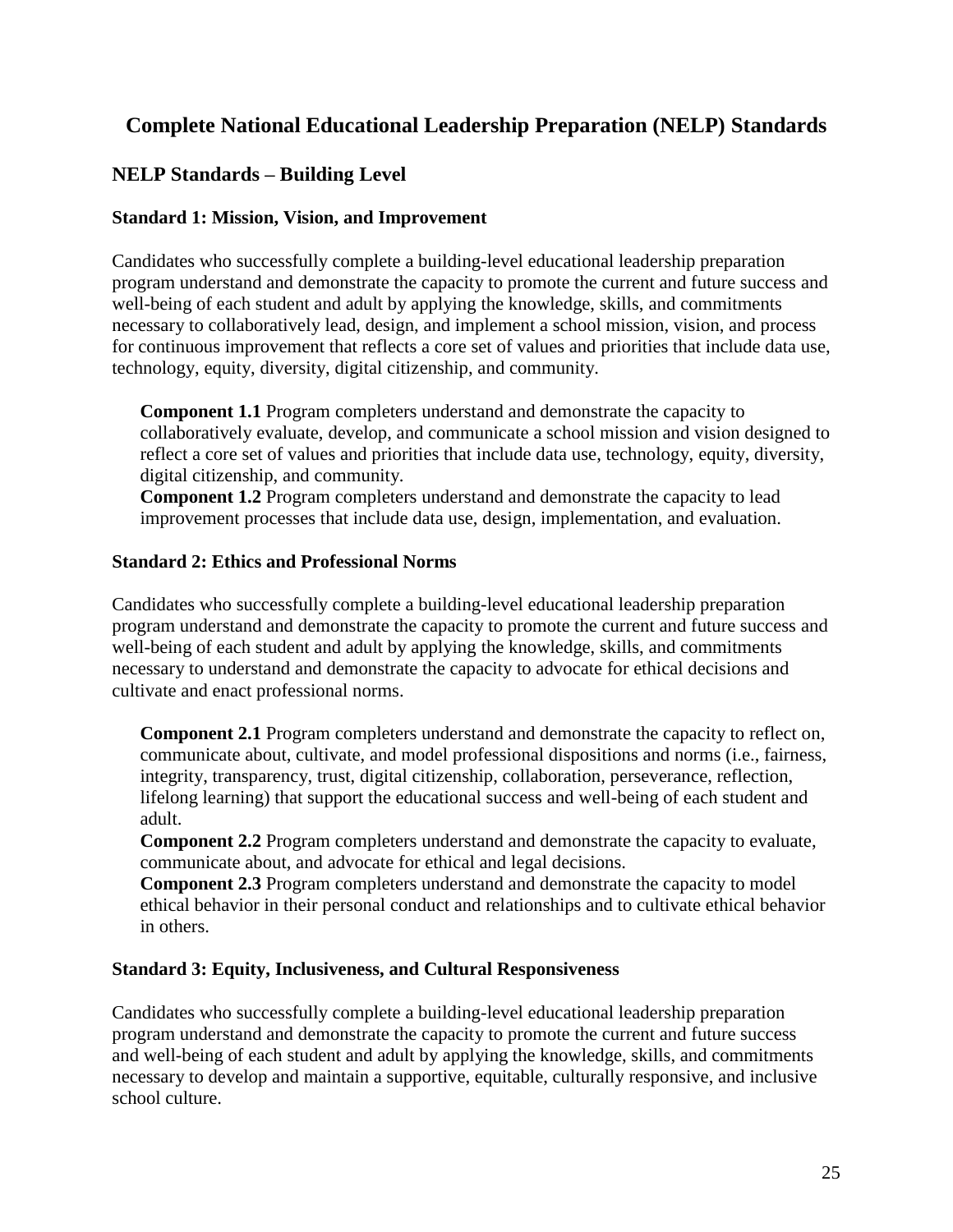**Component 3.1** Program completers understand and demonstrate the capacity to use data to evaluate, design, cultivate, and advocate for a supportive and inclusive school culture. **Component 3.2** Program completers understand and demonstrate the capacity to evaluate, cultivate, and advocate for equitable access to educational resources, technologies, and opportunities that support the educational success and well-being of each student. **Component 3.3** Program completers understand and demonstrate the capacity to evaluate, cultivate, and advocate for equitable, inclusive, and culturally responsive instruction and behavior support practices among teachers and staff.

#### **Standard 4: Learning and Instruction**

Candidates who successfully complete a building-level educational leadership preparation program understand and demonstrate the capacity to promote the current and future success and well-being of each student and adult by applying the knowledge, skills, and commitments necessary to evaluate, develop, and implement coherent systems of curriculum, instruction, data systems, supports, and assessment.

**Component 4.1** Program completers understand and can demonstrate the capacity to evaluate, develop, and implement high-quality, technology-rich curricula programs and other supports for academic and non-academic student programs.

**Component 4.2** Program completers understand and can demonstrate the capacity to evaluate, develop, and implement high-quality and equitable academic and non-academic instructional practices, resources, technologies, and services that support equity, digital literacy, and the school's academic and non-academic systems.

**Component 4.3** Program completers understand and can demonstrate the capacity to evaluate, develop, and implement formal and informal culturally responsive and accessible assessments that support data-informed instructional improvement and student learning and well-being.

**Component 4.4** Program completers understand and demonstrate the capacity to collaboratively evaluate, develop, and implement the school's curriculum, instruction, technology, data systems, and assessment practices in a coherent, equitable, and systematic manner.

#### **Standard 5: Community and External Leadership**

Candidates who successfully complete a building-level educational leadership preparation program understand and demonstrate the capacity to promote the current and future success and well-being of each student and adult by applying the knowledge, skills, and commitments necessary to engage families, community, and school personnel in order to strengthen student learning, support school improvement, and advocate for the needs of their school and community.

**Component 5.1** Program completers understand and demonstrate the capacity to collaboratively engage diverse families in strengthening student learning in and out of school.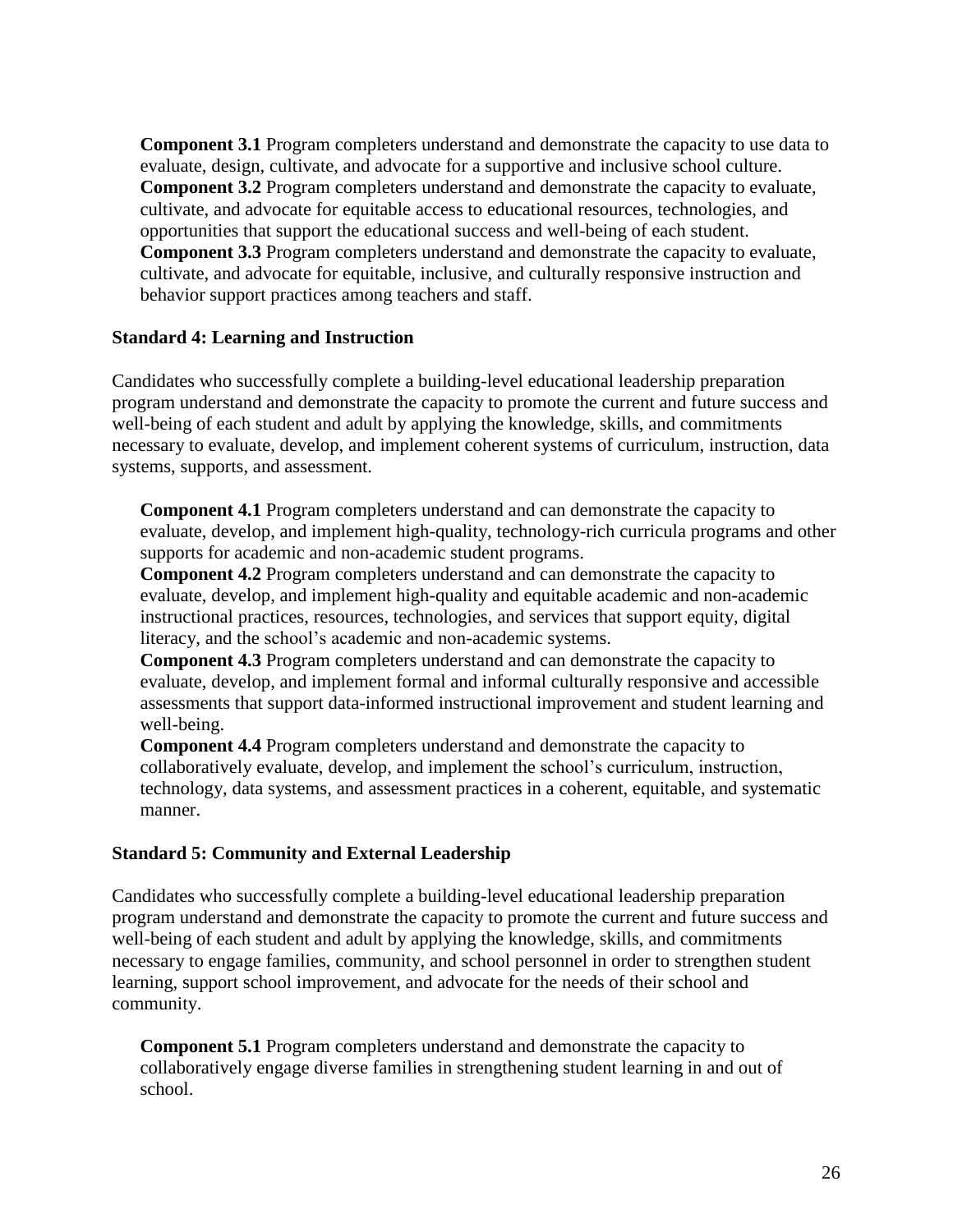**Component 5.2** Program completers understand and demonstrate the capacity to collaboratively engage and cultivate relationships with diverse community members, partners, and other constituencies for the benefit of school improvement and student development.

**Component 5.3** Program completers understand and demonstrate the capacity to communicate through oral, written, and digital means within the larger organizational, community, and political contexts when advocating for the needs of their school and community.

#### **Standard 6: Operations and Management**

Candidates who successfully complete a building-level educational leadership preparation program understand and demonstrate the capacity to promote the current and future success and well-being of each student and adult by applying the knowledge, skills, and commitments necessary to improve management, communication, technology, school-level governance, and operation systems to develop and improve data-informed and equitable school resource plans and to apply laws, policies, and regulations.

**Component 6.1** Program completers understand and demonstrate the capacity to evaluate, develop, and implement management, communication, technology, school-level governance, and operation systems that support each student's learning needs and promote the mission and vision of the school.

**Component 6.2** Program completers understand and demonstrate the capacity to evaluate, develop, and advocate for a data-informed and equitable resourcing plan that supports school improvement and student development.

**Component 6.3** Program completers understand and demonstrate the capacity to reflectively evaluate, communicate about, and implement laws, rights, policies, and regulations to promote student and adult success and well-being.

#### **Standard 7: Building Professional Capacity**

Candidates who successfully complete a building-level educational leadership preparation program understand and demonstrate the capacity to promote the current and future success and well-being of each student and adult by applying the knowledge, skills, and commitments necessary to build the school's professional capacity, engage staff in the development of a collaborative professional culture, and improve systems of staff supervision, evaluation, support, and professional learning.

**Component 7.1** Program completers understand and have the capacity to collaboratively develop the school's professional capacity through engagement in recruiting, selecting, and hiring staff.

**Component 7.2** Program completers understand and have the capacity to develop and engage staff in a collaborative professional culture designed to promote school improvement, teacher retention, and the success and well-being of each student and adult in the school.

**Component 7.3** Program completers understand and have the capacity to personally engage in, as well as collaboratively engage school staff in, professional learning designed to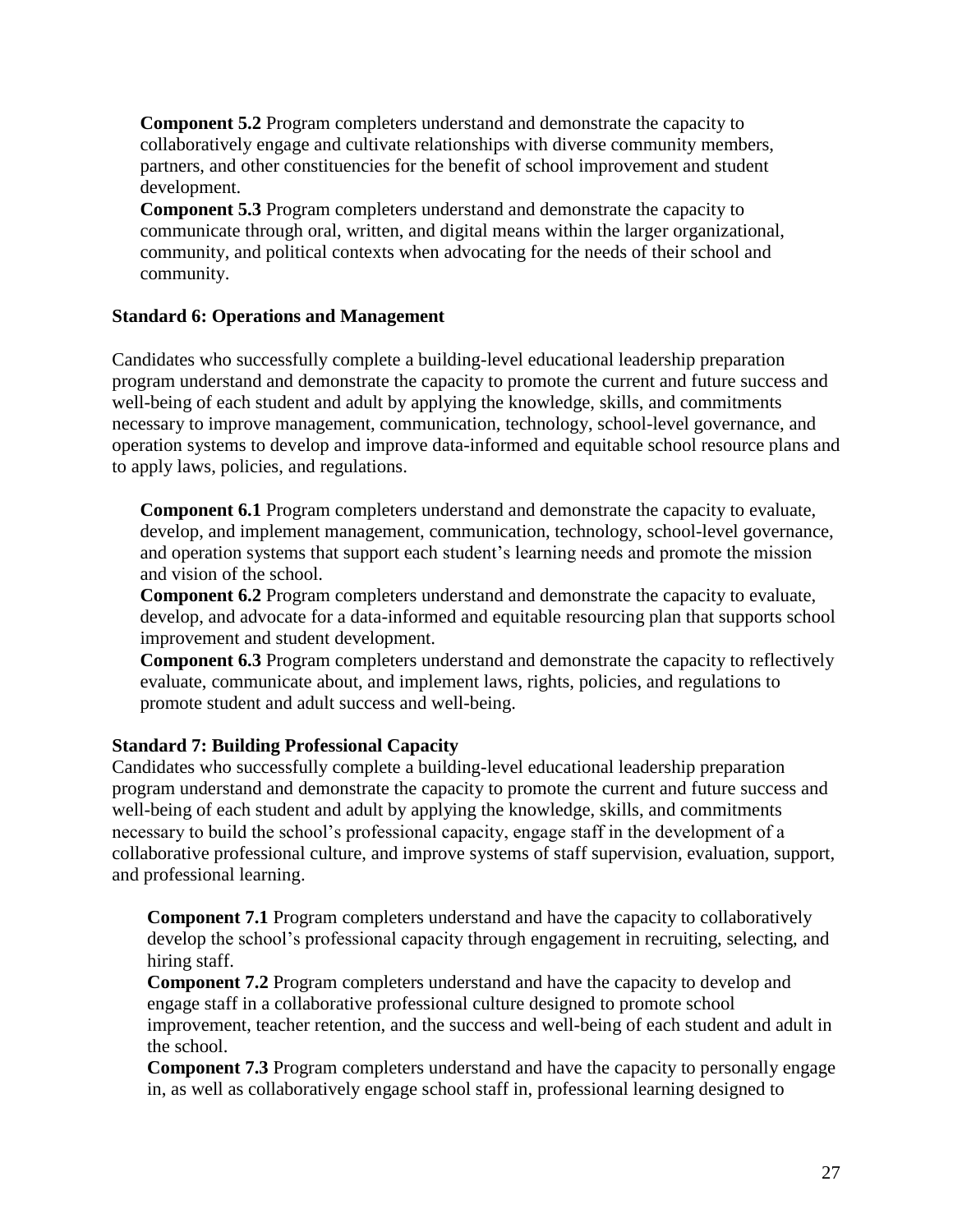promote reflection, cultural responsiveness, distributed leadership, digital literacy, school improvement, and student success.

**Component 7.4** Program completers understand and have the capacity to evaluate, develop, and implement systems of supervision, support, and evaluation designed to promote school improvement and student success.

#### **Standard 8: Internship**

Candidates successfully complete an internship under the supervision of knowledgeable, expert practitioners that engages candidates in multiple and diverse school settings and provides candidates with coherent, authentic, and sustained opportunities to synthesize and apply the knowledge and skills identified in NELP standards 1–7 in ways that approximate the full range of responsibilities required of building-level leaders and enable them to promote the current and future success and well-being of each student and adult in their school.

**Component 8.1** Candidates are provided a variety of coherent, authentic field and/or clinical internship experiences within multiple school environments that afford opportunities to interact with stakeholders, synthesize and apply the content knowledge, and develop and refine the professional skills articulated in each of the components included in NELP building-level program standards 1–7.

**Component 8.2** Candidates are provided a minimum of six months of concentrated (10–15 hours per week) internship or clinical experiences that include authentic leadership activities within a school setting.

**Component 8.3** Candidates are provided a mentor who has demonstrated effectiveness as an educational leader within a building setting; is present for a significant portion of the internship; is selected collaboratively by the intern, a representative of the school and/or district, and program faculty; and has received training from the supervising institution.

#### <span id="page-27-0"></span>**NELP Standards – District Level**

#### **Standard 1: Mission, Vision, and Improvement**

Candidates who successfully complete a district-level educational leadership preparation program understand and demonstrate the capacity to promote the current and future success and well-being of each student and adult by applying the knowledge, skills, and commitments necessary to collaboratively lead, design, and implement a district mission, vision, and process for continuous improvement that reflects a core set of values and priorities that include data use, technology, values, equity, diversity, digital citizenship, and community.

**Component 1.1** Program completers understand and demonstrate the capacity to collaboratively design, communicate, and evaluate a district mission and vision that reflects a core set of values and priorities that include data use, technology, values, equity, diversity, digital citizenship, and community.

**Component 1.2** Program completers understand and demonstrate the capacity to lead district strategic planning and continuous improvement processes that engage diverse stakeholders in data collection, diagnosis, design, implementation, and evaluation.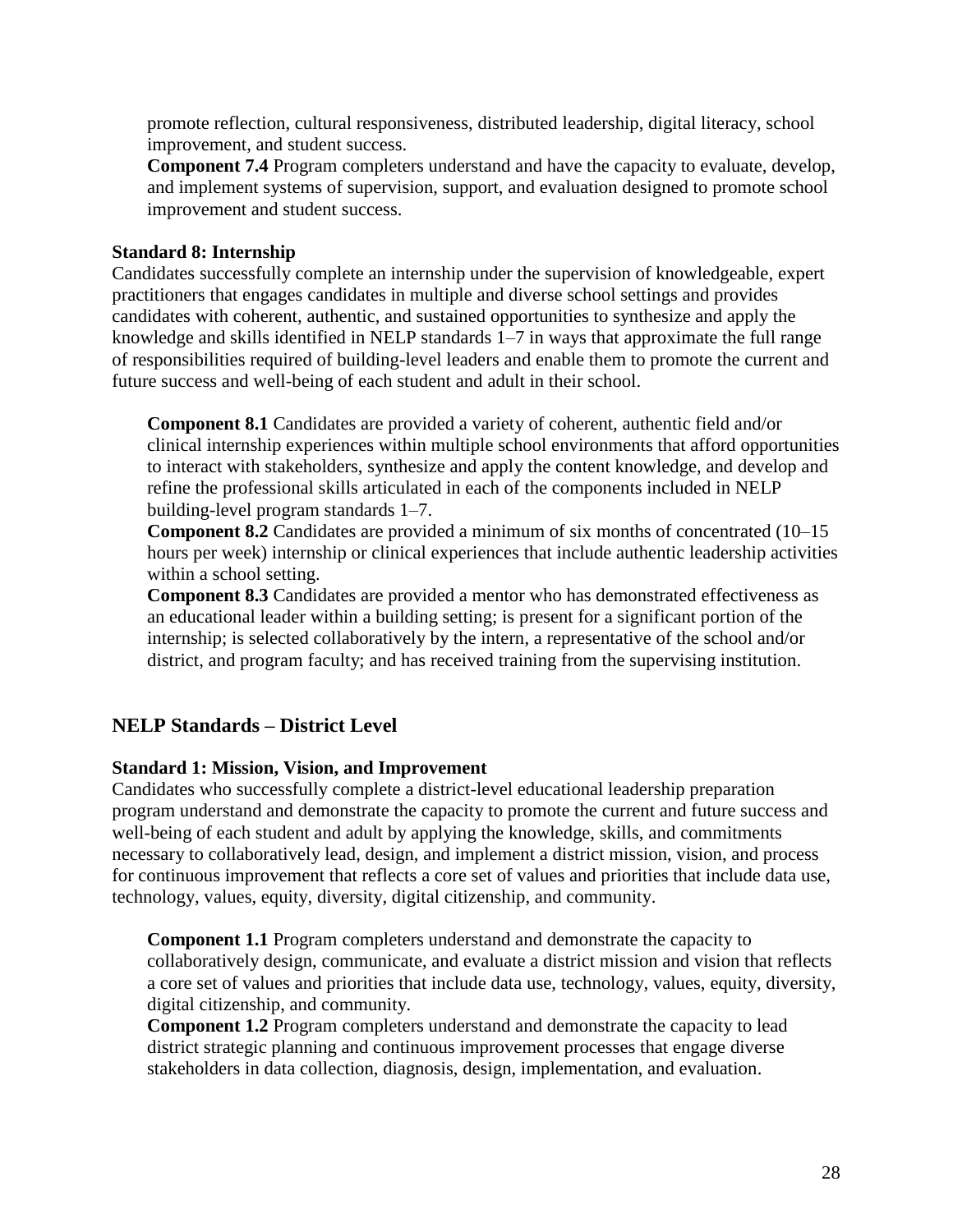#### **Standard 2: Ethics and Professional Norms**

Candidates who successfully complete a district-level educational leadership preparation program understand and demonstrate the capacity to promote the current and future success and well-being of each student and adult by applying the knowledge, skills, and commitments necessary to understand and demonstrate the capacityto advocate for ethical decisions and cultivate professional norms and culture.

**Component 2.1** Program completers understand and demonstrate the capacity to reflect on, communicate about, and cultivate professional dispositions and norms (i.e., equity, fairness, integrity, transparency, trust, collaboration, perseverance, reflection, lifelong learning, digital citizenship) and professional district and school cultures.

**Component 2.2** Program completers understand and demonstrate the capacity to evaluate and advocate for ethical and legal decisions.

**Component 2.3** Program completers understand and demonstrate the capacity to model ethical behavior in their personal conduct and relationships and to cultivate ethical behavior in others

#### **Standard 3: Equity, Inclusiveness, and Cultural Responsiveness**

Candidates who successfully complete a district-level educational leadership preparation program understand and demonstrate the capacity to promote the current and future success and well-being of each student and adult by applying the knowledge, skills, and commitments necessary to develop and maintain a supportive, equitable, culturally responsive, and inclusive district culture.

**Component 3.1** Program completers understand and demonstrate the capacity to evaluate, cultivate, and advocate for a supportive and inclusive district culture.

**Component 3.2** Program completers understand and demonstrate the capacity to evaluate, cultivate, and advocate for equitable access to safe and nurturing schools and the opportunities and resources, including instructional materials, technologies, classrooms, teachers, interventions, and adult relationships, necessary to support the success and wellbeing of each student.

**Component 3.3** Program completers understand and demonstrate the capacity to evaluate, advocate, and cultivate equitable, inclusive, and culturally responsive instructional and behavior support practices among teachers and staff.

#### **Standard 4: Learning and Instruction**

Candidates who successfully complete a district-level educational leadership preparation program understand and demonstrate the capacity to promote the current and future success and well-being of each student and adult by applying the knowledge, skills, and commitments necessary to evaluate, design, cultivate, and implement coherent systems of curriculum, instruction, data systems, supports, assessment, and instructional leadership.

**Component 4.1** Program completers understand and can demonstrate the capacity to evaluate, design, and implement high-quality curricula, the use of technology, and other services and supports for academic and non-academic student programs.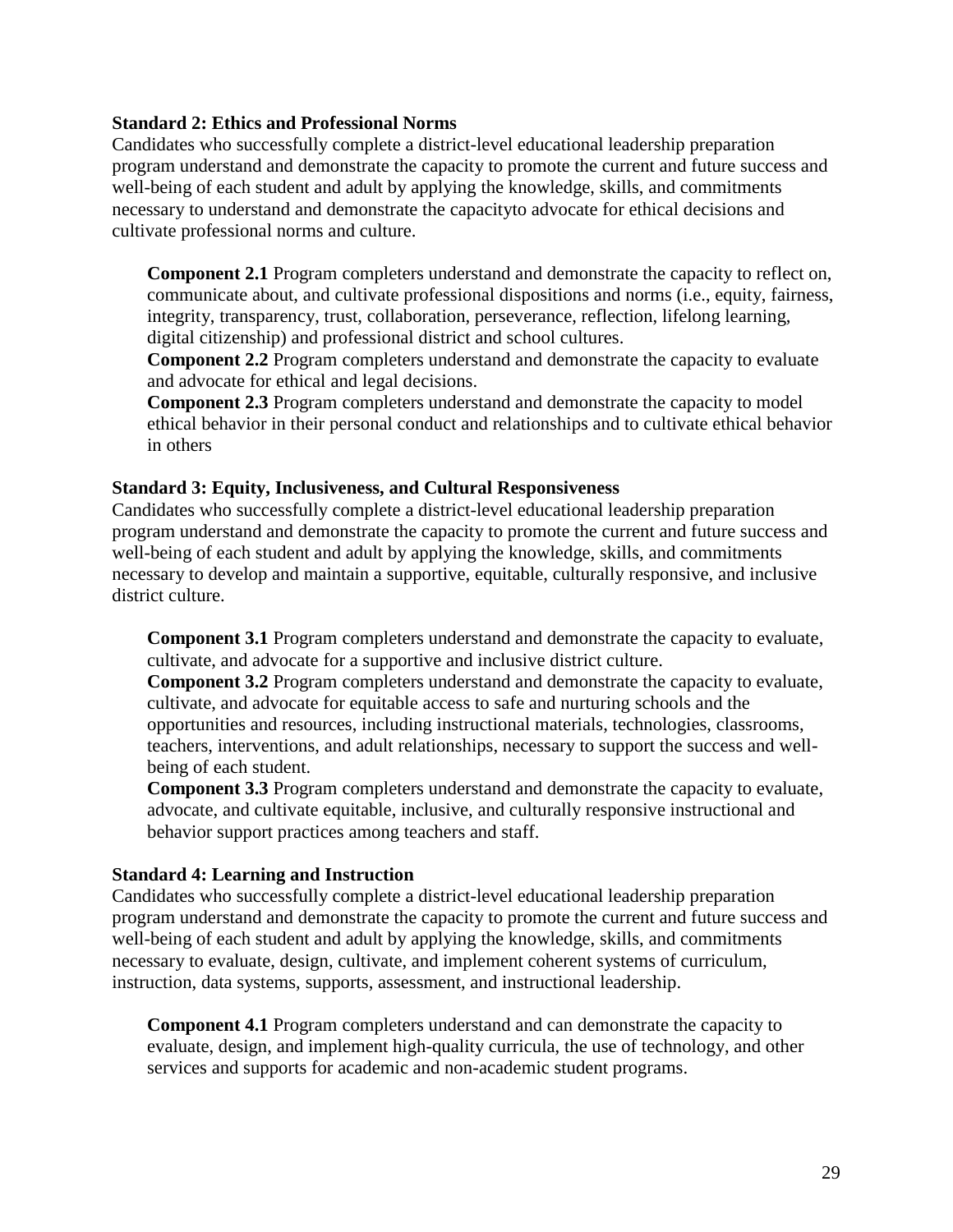**Component 4.2** Program completers understand and can demonstrate the capacity to collaboratively evaluate, design, and cultivate coherent systems of support, coaching, and professional development for educators, educational professionals, and school and district leaders, including themselves, that promote reflection, digital literacy, distributed leadership, data literacy, equity, improvement, and student success.

**Component 4.3** Program completers understand and can demonstrate the capacity to design, implement, and evaluate a developmentally appropriate, accessible, and culturally responsive system of assessments and data collection, management, and analysis that support instructional improvement, equity, student learning and well-being, and instructional leadership.

**Component 4.4** Program completers understand and demonstrate the capacity to design, implement, and evaluate district-wide use of coherent systems of curriculum, instruction, assessment, student services, technology, and instructional resources that support the needs of each student in the district

#### **Standard 5: Community and External Leadership**

Candidates who successfully complete a district-level educational leadership preparation program understand and demonstrate the capacity to promote the current and future success and well-being of each student and adult by applying the knowledge, skills, and commitments necessary to understand and engage families, communities, and other constituents in the work of schools and the district and to advocate for district, student, and community needs.

**Component 5.1** Program completers understand and demonstrate the capacity to represent and support district schools in engaging diverse families in strengthening student learning in and out of school.

**Component 5.2** Program completers understand and demonstrate the capacity to understand, engage, and effectively collaborate and communicate with, through oral, written, and digital means, diverse families, community members, partners, and other constituencies to benefit learners, schools, and the district as a whole.

**Component 5.3** Program completers understand and demonstrate the capacity to communicate through oral, written, and digital means within the larger organizational, community, and political contexts and cultivate relationships with members of the business, civic, and policy community in support of their advocacy for district, school, student, and community needs.

#### **Standard 6: Operations and Management**

Candidates who successfully complete a district-level educational leadership preparation program understand and demonstrate the capacity to promote the current and future success and well-being of each student and adult by applying the knowledge, skills, and commitments necessary to develop, monitor, evaluate, and manage data-informed and equitable district systems for operations, resources, technology, and human capital management.

**Component 6.1** Program completers understand and demonstrate the capacity to develop, communicate, implement, and evaluate data-informed and equitable management, communication, technology, governance, and operation systems at the district level to support schools in realizing the district's mission and vision.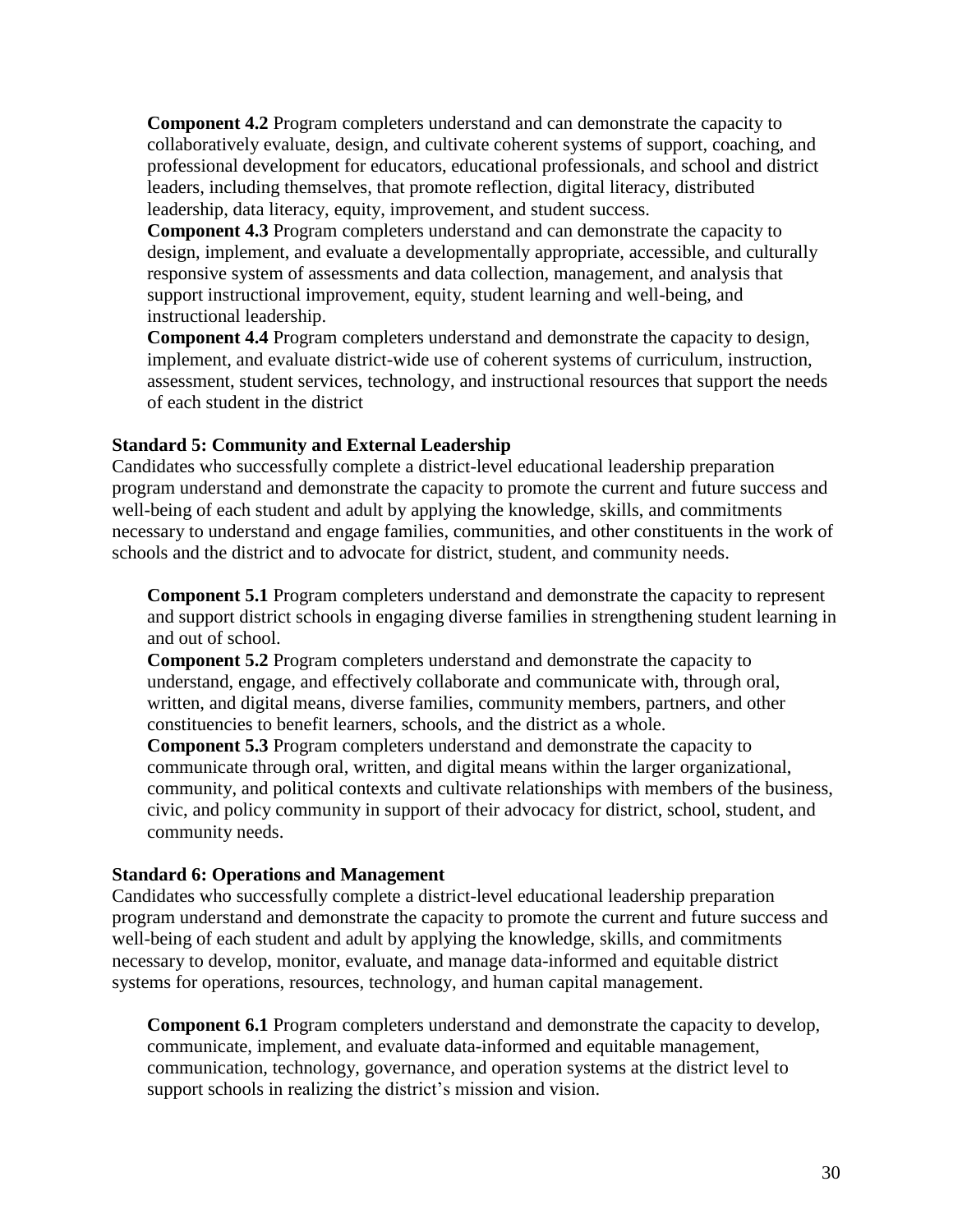**Component 6.2** Program completers understand and demonstrate the capacity to develop, communicate, implement, and evaluate a data-based district resourcing plan and support schools in developing their school-level resourcing plans.

**Component 6.3** Program completers understand and demonstrate the capacity to develop, implement, and evaluate coordinated, data-informed systems for hiring, retaining, supervising, and developing school and district staff in order to support the district's collective instructional and leadership capacity

#### **Standard 7: Policy, Governance, and Advocacy**

Candidates who successfully complete a district-level educational leadership preparation program understand and demonstrate the capacity to promote the present and future success and well-being of students and district personnel by applying the knowledge, skills, and commitments necessary to cultivate relationships, lead collaborative decision making and governance, and represent and advocate for district needs in broader policy conversations.

**Component 7.1** Program completers understand and demonstrate the capacity to represent the district, advocate for district needs, and cultivate a respectful and responsive relationship with the district's board of education focused on achieving the district's shared mission and vision.

**Component 7.2** Program completers understand and demonstrate the capacity to design, implement, cultivate, and evaluate effective and collaborative systems for district governance that engage multiple and diverse stakeholder groups, including school and district personnel, families, community stakeholders, and board members.

**Component 7.3** Program completers understand and demonstrate the capacity to evaluate, engage in decision making around, implement, and appropriately communicate about district, state, and national policy, laws, rules, and regulations.

**Component 7.4** Program completers understand the implications of larger cultural, social, economic, legal, and political interests, changes, and expectations and demonstrate the capacity to evaluate and represent district needs and priorities within larger policy conversations and advocate for district needs and priorities at the local, state, and national level.

#### **Standard 8: Internship**

Candidates successfully complete an internship under the supervision of knowledgeable, expert practitioners that engages candidates in multiple and diverse district settings and provides candidates with coherent, authentic, and sustained opportunities to synthesize and apply the knowledge and skills identified in NELP Standards 1–7 in ways that approximate the full range of responsibilities required of district-level leaders and enable them to promote the current and future success and well-being of each student and adult in their district.

**Component 8.1** Candidates are provided a variety of coherent, authentic, field, or clinical internship experiences within multiple district environments that afford opportunities to interact with stakeholders and synthesize and apply the content knowledge and develop and refine the professional skills articulated in each of the components included in NELP district-level program standards 1–7.